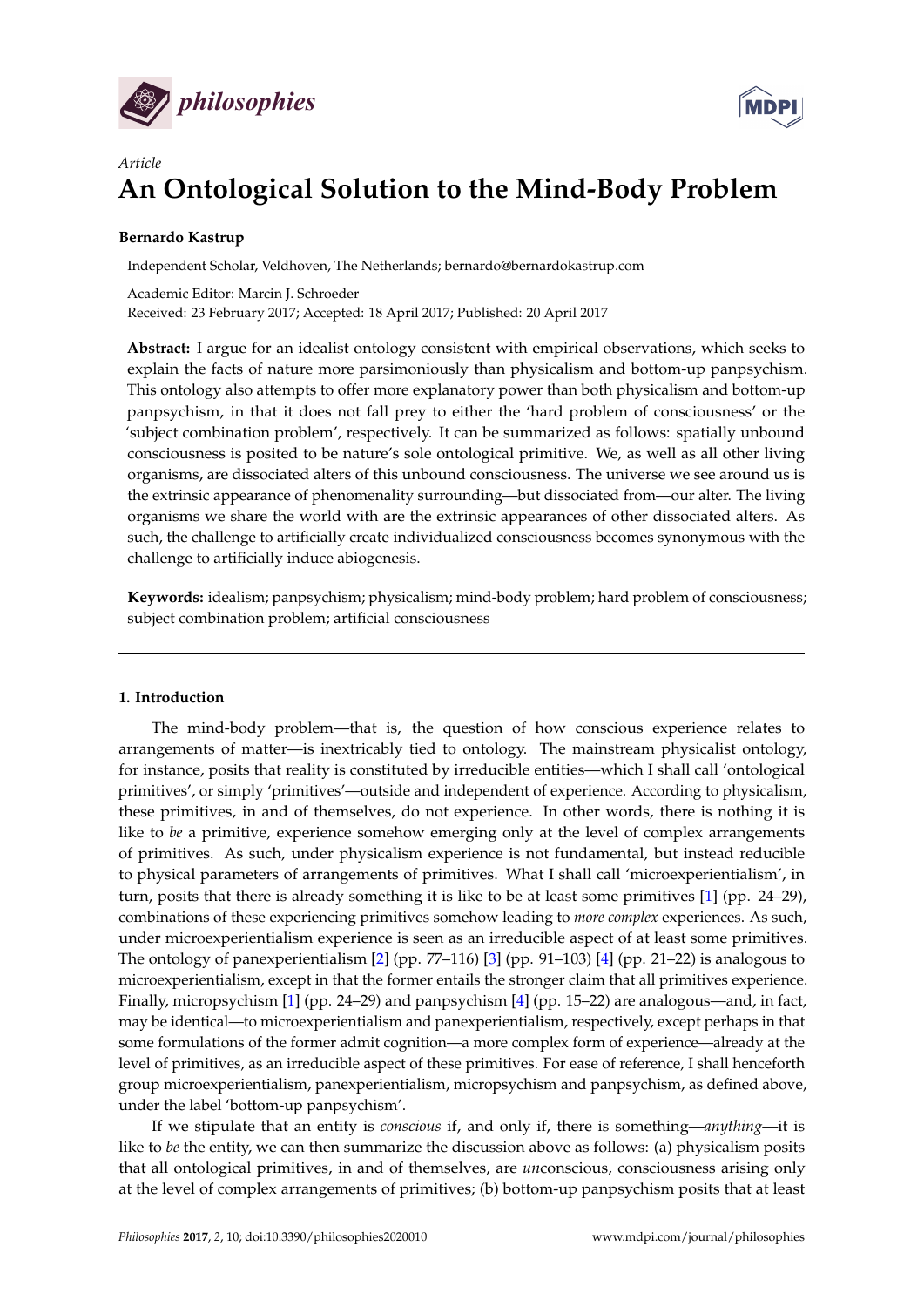some ontological primitives are *conscious* in and of themselves, their combinations leading to more complex consciousness.

Notice, however, that the question of what physical entities are or are not conscious is not the only angle through which to approach the mind-body problem. Indeed, according to the ontology of idealism, physical entities exist only insofar as they are *in consciousness*, irrespective of whether they are conscious or unconscious. In other words, whilst physicalism and bottom-up panpsychism entail that there are physical entities or arrangements thereof that *circumscribe* consciousness, idealism posits that all physical entities and arrangements thereof are *circumscribed by* consciousness. This is a significant distinction that alone sets idealism—whatever its particular formulation—apart from all other ontologies discussed.

The present paper seeks to derive the simplest and most explanatorily powerful ontology possible from the basic facts of reality, thereby attempting to solve the mind-body problem. It starts by stating these basic facts precisely, in a way that avoids any a priori metaphysical assumption or bias. A series of inferences are then made, based on empirical rigor, logical consistency and parsimony. These inferences ultimately lead to an idealist ontology that explains all the basic facts. Explicit comparisons are finally made between the ontology so derived and those of physicalism and bottom-up panpsychism, in terms of both parsimony and explanatory power.

Before we begin, however, notice that idealism has a long and rich history, which can be traced back to the Vedas in the East and Neoplatonism in the West. Many different schools of idealism are known today, such as 'subjective idealism', 'absolute idealism', 'actual idealism', etc. The criteria for classifying a new formulation under one or another school are often difficult to apply with precision, due to their often ambiguous definitions and inconsistent usage of words such as 'mind', 'consciousness', 'experience', 'subject', 'object', etc. For this reason, I have chosen to simply present my approach in and of itself. Others can worry later about classifying it, if they find it worthwhile.

#### <span id="page-1-0"></span>**2. The Basic Facts of Reality**

Let us start by neutrally and precisely stating four basic facts of reality, verifiable through observation, and therefore known to be valid irrespective of theory or metaphysics:

*Fact 1*: There are tight correlations between a person's reported private experiences and the observed brain activity of the person.

We know this from the study of the neural correlates of consciousness (e.g.,  $[5]$ ).

*Fact 2*: We all seem to inhabit the same universe.

After all, what other people report about their perceptions of the universe is normally consistent with our own perceptions of it.

*Fact 3*: Reality normally unfolds according to patterns and regularities—that is, the laws of nature—independent of personal volition.

*Fact 4*: Macroscopic physical entities can be broken down into microscopic constituent parts, such as subatomic particles.

What makes these four particular facts significant is this: despite the formidable unresolved problems of both physicalism  $[6–10]$  $[6–10]$  and bottom-up panpsychism  $[11–13]$  $[11–13]$ , these two ontologies are *prima facie* more easily reconcilable with the four facts than idealism.

On the physicalist side, the argument for this might go as follows: If the brain does not somehow constitute or generate conscious cognition through specific arrangements of its microscopic constituent parts (Fact 4), how can there be such tight correlations between observed brain activity and reported inner experiences (Fact 1)? If the world isn't fundamentally independent of, and outside, phenomenality, it can only be analogous to a dream in consciousness. But in such a case, how can we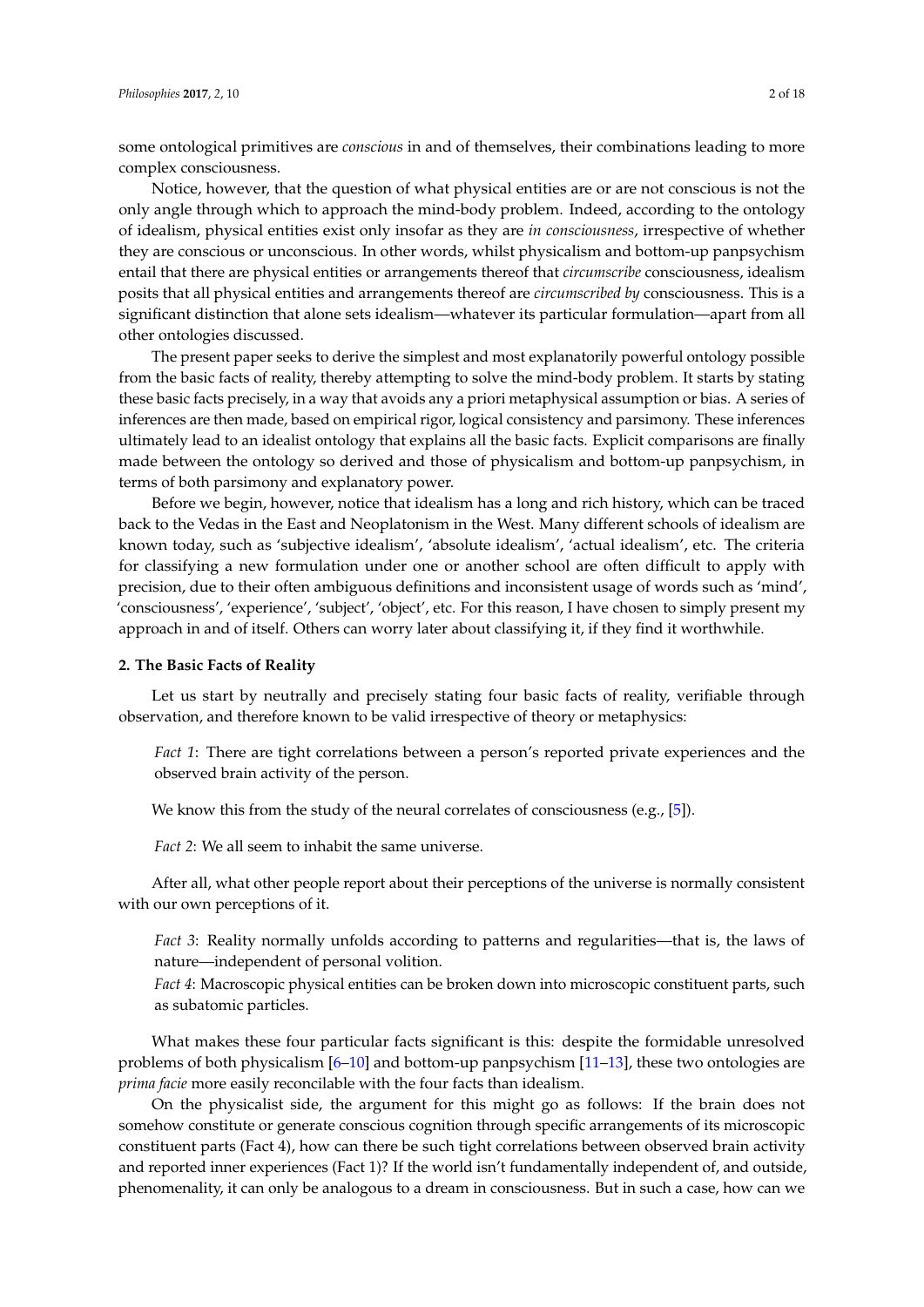all be having the same 'dream' (Fact 2)? Finally, if the world is in consciousness, how can it unfold according to patterns and regularities independent of our volition (Fact 3)?

On the bottom-up panpsychist side, the following considerations might be added to the above: Since physicalism has hitherto failed to explain how the qualities of experience can be deduced from physical parameters, experience must be fundamental. The question then is: fundamental at what level? Well, since the macroscopic brain can be reduced to microscopic building blocks (Fact 4), experience must be a fundamental aspect of these microscopic building blocks.

## **3. Unpacking the Basic Facts**

By carefully unpacking Fact 1, we can confidently state five other facts:

*Fact 5*: irrespective of the ontological status of what we call 'a person', there is *that* which experiences (TWE).

Properly understood, this is self-evident and, as colorfully put by Strawson [\[1\]](#page-15-0) (p. 26), not even a sensible Buddhist rejects such a claim. For clarity, notice that I am not necessarily making an ontological distinction between experience and experienc*er* here; in fact, soon I will claim precisely that there isn't such a distinction. I am simply recognizing that experience necessarily entails a subjective field of potential or actualized qualities. TWE *is* this field.

Notice also that I am not, at least for now, passing any judgment or making any assumption about the nature or boundaries of TWE. I am not saying, for instance, that it is or isn't physical, or spiritual, or informational, etc. I am not saying that it is or isn't circumscribed by the skin of a higher animal. I am simply asserting that it inevitably exists, whatever its nature may be and wherever its boundaries may lie.

*Fact 6*: A person has private experiences that can only be known by others if the person reports them, for other people do not have direct access to these private experiences.

*Fact 7*: The brain activity of a person is known only insofar as its observation is experienced in the form of perceptions.

For instance, if a neurologist performs a functional magnetic resonance imaging (fMRI) scan or an electroencephalogram (EEG) of a person's brain activity, the measurements are only known insofar as the neurologist—or someone else—*sees* them consciously.

*Fact 8*: From Facts 1 and 7, there are tight correlations between two types of experience: (a) conscious perceptions of a person's brain activity and (b) private experiences of the person.

Let us call these the *extrinsic appearance* and the *intrinsic view*, respectively. More generally, the intrinsic view is an entity's conscious inner life, while the extrinsic appearance is how this conscious inner life is perceived by another entity e.g., through instrumentation. Both the intrinsic view and the extrinsic appearance are, of course, still *experiences* insofar as they can be known.

*Fact 9*: A brain has the same essential nature—that is, it belongs to the same ontological class—as the rest of the universe.

After all, brains are made of the same kind of 'stuff' that makes up the universe as a whole.

## **4. Deriving an Idealist Ontology from the Basic Facts**

The question that presents itself now is this: What is the most parsimonious ontological explanation for these nine facts? Here I use the qualifier 'parsimonious' in the sense of Occam's Razor: the most parsimonious ontology is that which requires the smallest number of postulates whilst maintaining sufficient explanatory power to account for all facts. In what follows, I offer six inferences that, together, aim to answer this question.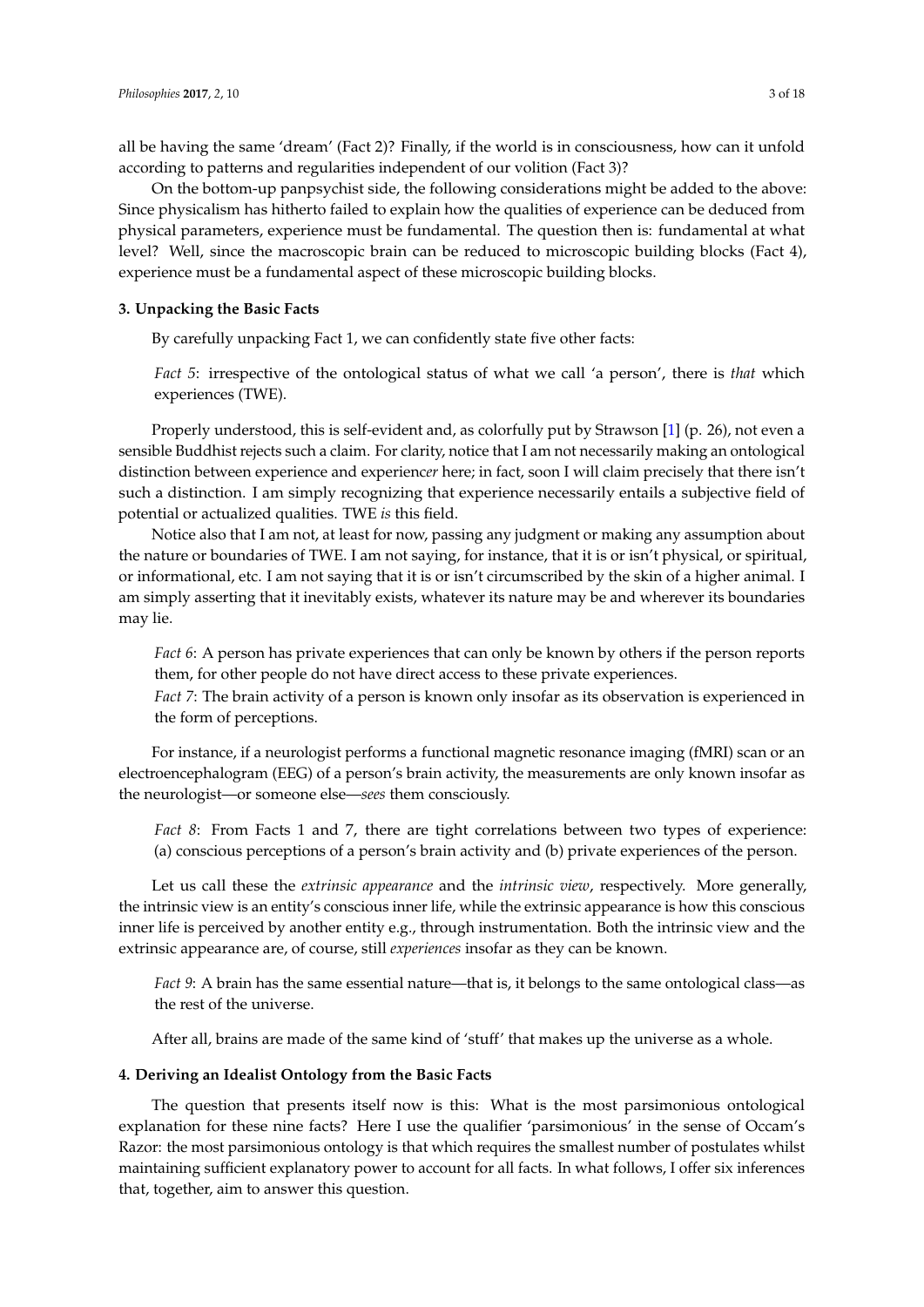*Inference 1*: The most parsimonious and least problematic ontological underpinning for Fact 5 is that TWE and experience are of the same essential nature. More specifically, experience is a *pattern of excitation* of TWE.

This avoids the need to postulate two different ontological classes for TWE and experience, respectively. It also circumvents problems regarding the mechanisms of interaction between TWE and experience, which would arise if they were assumed to be of different essential natures. As an excitation of TWE, experience is not distinct from TWE as ripples are not distinct from water, or as a dance is not distinct from the dancer. There is nothing to ripples but water in motion. There is nothing to a dance but the dancer in motion. In an analogous way, there is nothing to experience but TWE 'in motion'. Ripples, dances and experience are merely patterns of excitation of water, dancers and TWE, respectively.

Now, from Fact 8 we know that the activity of brains is accompanied by inner experience. In other words, there is something it is like to *be* a living brain. One possibility is that something about the particular structure or function of brains constitutes or generates experience. However, it is impossible to conceive—even *in principle*—of how or why any particular structural or functional arrangement of physical elements would constitute or generate experience ([\[1\]](#page-15-0), pp. 2–30; [\[3\]](#page-15-2), pp. 13–30). This is a well-known problem in neuroscience and philosophy of mind, often referred to as the 'hard problem of consciousness'. The qualities of experience are irreducible to the observable parameters of physical arrangements—whatever the arrangement is—in the sense that it is impossible to deduce those qualities—even in principle—from these parameters [\[7\]](#page-15-6). It remains conceivable that physical arrangements could *modulate* experience, without constituting or generating it, if one postulates some form of dualism. But this still leaves 'that which experiences' entirely unexplained, since TWE is now that which is modulated (cf. Inference 1). From all this we can conclude that:

*Inference 2*: TWE is an ontological primitive, uncaused and irreducible.

Clearly, this step of my argument depends on the 'hard problem' being a fatal blow to the notion that physical stuff more fundamental than experience somehow constitutes or generates experience. There is now, of course, substantial literature supporting this view (e.g., [\[1\]](#page-15-0), pp. 2–30; [\[3\]](#page-15-2) pp. 13–30; [\[6](#page-15-5)[,7\]](#page-15-6)). Nonetheless, you may still disagree with Inference 2 for two reasons: (a) you may think that physicalism in fact does not entail a 'hard problem' (e.g., [\[14\]](#page-16-3)); or (b) you may think that the 'hard problem' *can* be solved, even though today we do not know how. Position (a) implies that conscious experience essentially does not exist, which, as I have extensively argued elsewhere [\[10\]](#page-16-0) (pp. 59–70), is absurd. After all, conscious experience—whatever its underlying nature—is the primary datum of existence. Position (b), on the other hand, cannot be refuted upfront because, outside closed formal systems such as mathematics or logic, one often cannot prove a negative. But if you sympathize with position (b), my invitation to you is this: continue nonetheless to entertain my argument to its conclusion; compare physicalism to the idealist ontology that will emerge from it at the end; and then ask yourself which alternative is more parsimonious.

Having briefly digressed, let us now proceed. Since 'that which experiences' cannot be caused by local physical arrangements (Inference 2), and since living brains—which *do* experience (Fact 8)—are of the same essential nature as the rest of the universe (Fact 9), we must face the possibility that the latter also experiences. Rejecting this conclusion entails accepting an arbitrary discontinuity in nature. As such, the entire physical universe may be akin to a 'nervous system' in the specific sense that all its activity may be accompanied by experience. Is there any circumstantial empirical evidence for this kinship? As it turns out, there is: a study has shown unexplained structural similarities—not necessarily *functional* ones, mind you—between the universe at its largest scales and biological brains [\[15\]](#page-16-4). We can thus cautiously attempt:

*Inference 3*: TWE is associated with the entire universe.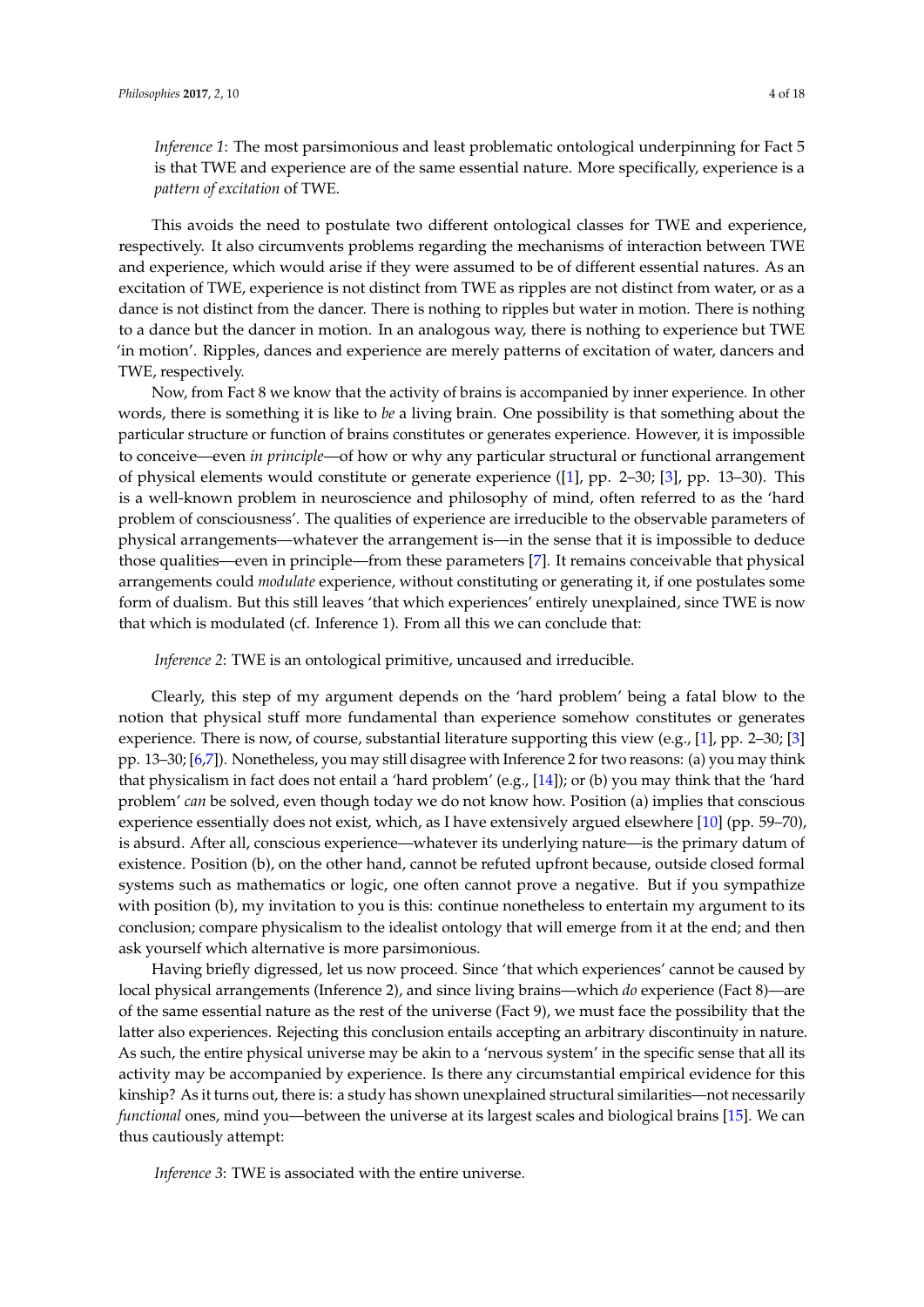This does not imply that the activity of particular subsets of the universe is accompanied by *separate* conscious inner lives of their own. Asserting otherwise would require an extra inferential step. As such, it cannot be logically concluded from Inference 3 that there is something it is like to be, say, a home thermostat in and of itself. To gain intuition about this, consider e.g., an individual neuron in your brain: Is there anything it is like to be it, in and of itself? Insofar as you can directly experience, there isn't: there is only something it is like to be your brain *as a whole*—that is, you—not the individual neuron in and of itself. Nonetheless, this observation does not contradict Fact 8: the activity of the neuron is still accompanied by experience, *but experience at the level of your brain as a whole*. Analogously, Inference 3 must be interpreted parsimoniously as implying solely that all activity in the physical universe is accompanied by conscious inner life *at some level*, and not necessarily that particular subsystems of the universe—such as home thermostats—have separate conscious inner lives at their own level.

The best that can be concluded beyond this cautious interpretation of Inference 3 is that TWE is, in fact, *unitary* at a universal level: the validity of the laws of nature across time and space seem to indicate a holistic underlying reality, as opposed to a fundamentally fragmented one. Moreover, as argued by Schaffer, "there is good evidence that the cosmos forms an entangled system, and good reason to treat entangled systems as irreducible wholes" [\[16\]](#page-16-5) (p. 32). Horgan and Potrč had already arrived at similar conclusions earlier [\[17\]](#page-16-6). So if the cosmos is an irreducible whole, then TWE—which is associated with the entire cosmos, as per Inference 3—must be unitary.

Yet, we know empirically that living people have separate, private experiences (Fact 6). Many of my personal experiences are surely not the same as yours. Moreover, I am not aware of what is going on in the universe as a whole and, presumably, neither are you. To reconcile these facts with the discussion above, I propose as a useful analogy a common mental condition called *dissociation*. Dissociative states are well recognized in psychiatry today, featuring prominently in the DSM-V [\[18\]](#page-16-7). Their hallmark is "a disruption of and/or discontinuity in the normal integration of consciousness, memory, identity, emotion, perception" [\[19\]](#page-16-8) (p. 191). In other words, dissociation entails that some mental contents cannot evoke other mental contents, leading to *apparent* fragmentation. A person suffering from a particularly severe form of dissociation called Dissociative Identity Disorder exhibits multiple, "discrete centers of self-awareness" [\[20\]](#page-16-9) (p. 67) called *alters*.

Dissociation allows us to (a) grant that TWE is fundamentally unitary at a universal level and then still (b) coherently explain the private character of our personal experiences (Fact 6):

*Inference 4*: there is a sense in which living organisms are alters of unitary TWE.

It is important to notice that the formation of alters does not entail or imply fragmentation of TWE itself, but only the dissolution of cognitive bridges between some of TWE's mental contents. Even when these mental contents are dissociated from each other—in the sense of not being able to directly evoke each other—TWE remains unitary. Let us unpack this.

As mentioned above, dissociation entails "a disruption of and/or discontinuity in the normal integration" of mental contents. This normal integration takes place through chains of cognitive associations: a perception may evoke an abstract idea, which may trigger a memory, which may inspire a thought, etc. These associations are *logical*, in the sense that e.g., the memory inspires the thought because of a certain *implicit logic* linking the two. Integrated mentation can thus be modeled, for ease of visualization, as a connected, directed graph. See Figure [1a](#page-5-0). Each vertex in the graph represents a particular mental content and each edge a cognitive association logically linking mental contents together. Every mental content in the graph of Figure [1a](#page-5-0) can be reached from any other mental content through a chain of cognitive associations. Dissociation, in turn, can be visualized as what happens when the graph becomes disconnected, such as shown in Figure [1b](#page-5-0). Some mental contents can then no longer be reached from others. The inner subgraph is thus a representation of an alter.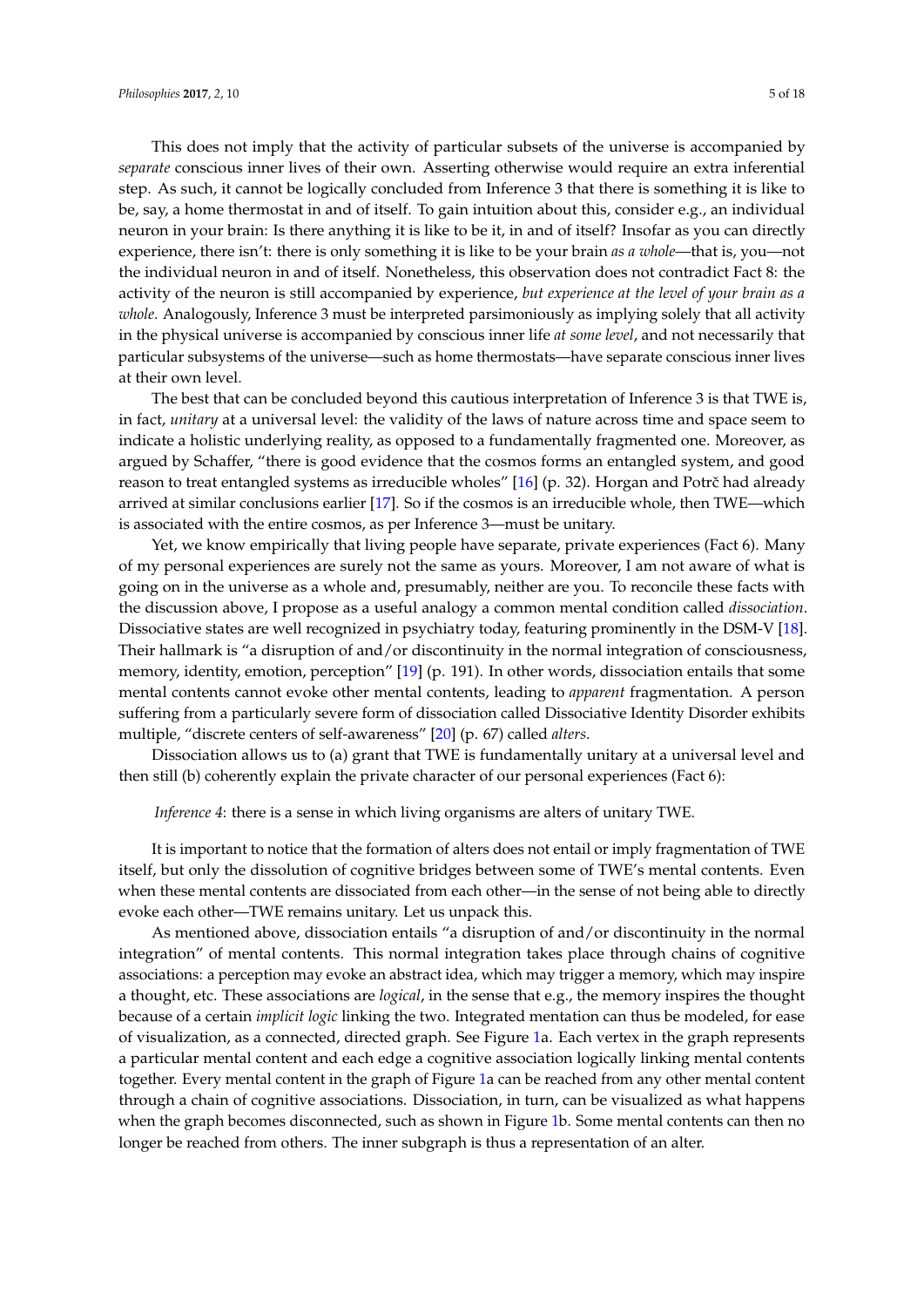<span id="page-5-0"></span>

**Figure 1.** A connected graph (**a**) illustrating normal integration of mental contents, and a **Figure 1.** A connected graph (**a**) illustrating normal integration of mental contents, and a disconnected graph (**b**) illustrating dissociation and the corresponding formation of an alter (inner subgraph).

An alter loses access to—that is, the power to directly evoke—mental contents surrounding it, An alter loses access to—that is, the power to directly evoke—mental contents surrounding it, *but but remains integral to TWE.* The disconnection between an alter and the surrounding mental contents *remains integral to TWE*. The disconnection between an alter and the surrounding mental contents is logical, not ontic. As an analogy, a database may contain entries that are not indexed and, therefore, cannot be reached, but this does not physically separate those entries from the rest of the database. Similarly, dissociation allows us to explain the existence of separate, private conscious inner lives, whilst preserving the notion that TWE is, and always remains, fundamentally unitary.

As discussed above, the empirical motivation for positing dissociation as the explanation for As discussed above, the empirical motivation for positing dissociation as the explanation for Fact 6 is the clinical condition called Dissociative Identity Disorder (DID). There has been debate Fact 6 is the clinical condition called Dissociative Identity Disorder (DID). There has been debate about the authenticity of DID. After all, it is conceivable that patients could fake it. Research, about the authenticity of DID. After all, it is conceivable that patients could fake it. Research, however, has confirmed DID's legitimacy (for an overview, see  $[21]$  (pp. 167–174)). Two very recent studies are particularly interesting to highlight. In 2015, doctors reported on the case of a German woman who exhibited a variety [of a](#page-16-11)lters [22]. Peculiarly, some of her alters claimed to be blind while others could see normally. Through EEGs, the doctors were able to ascertain that the brain activity normally associated with sight wasn't present while a blind alter was in control of the woman's body, even though her eyes were open. When a sighted alter assumed control, the usual brain activity returned. This is a sobering result that shows the literally *blinding* power of dissociation.

In another study [\[23](#page-16-12)], doctors performed fMRI brain scans on both DID patients and actors In another study [23], doctors performed fMRI brain scans on both DID patients and actors simulating DID. The scans of the actual patients displayed clear and significant differences when simulating DID. The scans of the actual patients displayed clear and significant differences when compared to those of the actors. This study is interesting not only for confirming the authenticity of DID, but also for showing that *dissociation has an extrinsic appearance*. In other words, there is something dissociative processes *look like* when observed from the outside, through a brain scanner. something dissociative processes *look like* when observed from the outside, through a brain scanner. The significance of this fact will become clear shortly. The significance of this fact will become clear shortly.

Finally, there is also compelling evidence that alters can remain conscious and self-aware even Finally, there is also compelling evidence that alters can remain conscious and self-aware even when not in control of the body. In Morton Prince's well-known study of the 'Miss Beauchamp' case of DID, one of the alters "was a co-conscious personality in a deeper sense. When she was not interacting with the world, she did not become dormant, but persisted and w[as a](#page-16-10)ctive" [21] (p. 318). Braude's more recent work corroborates the view that alters can be co-conscious. He points to the struggle of different alters for executive control of the body and the fact that alters "might intervene in the lives of others (i.e., other alters), intentionally interfering with their interests and activities, or at least playing mi[sch](#page-16-9)ief on them"  $[20]$  (p. 68). It thus appears that alters can not only be concurrently conscious, but that they can also vie for dominance with each other.

As seen above, dissociation is an empirically established phenomenon known to occur in As seen above, dissociation is an empirically established phenomenon known to occur in experiential space, which can lead to the formation of co-conscious alters. And since TWE is experiential space, which can lead to the formation of co-conscious alters. And since TWE is universal experiential space (Inference 3), it is empirically coherent to posit—as Inference 4 does—that top-down dissociation leads to the formation of discrete but concurrently conscious centers of experience within the otherwise unitary TWE.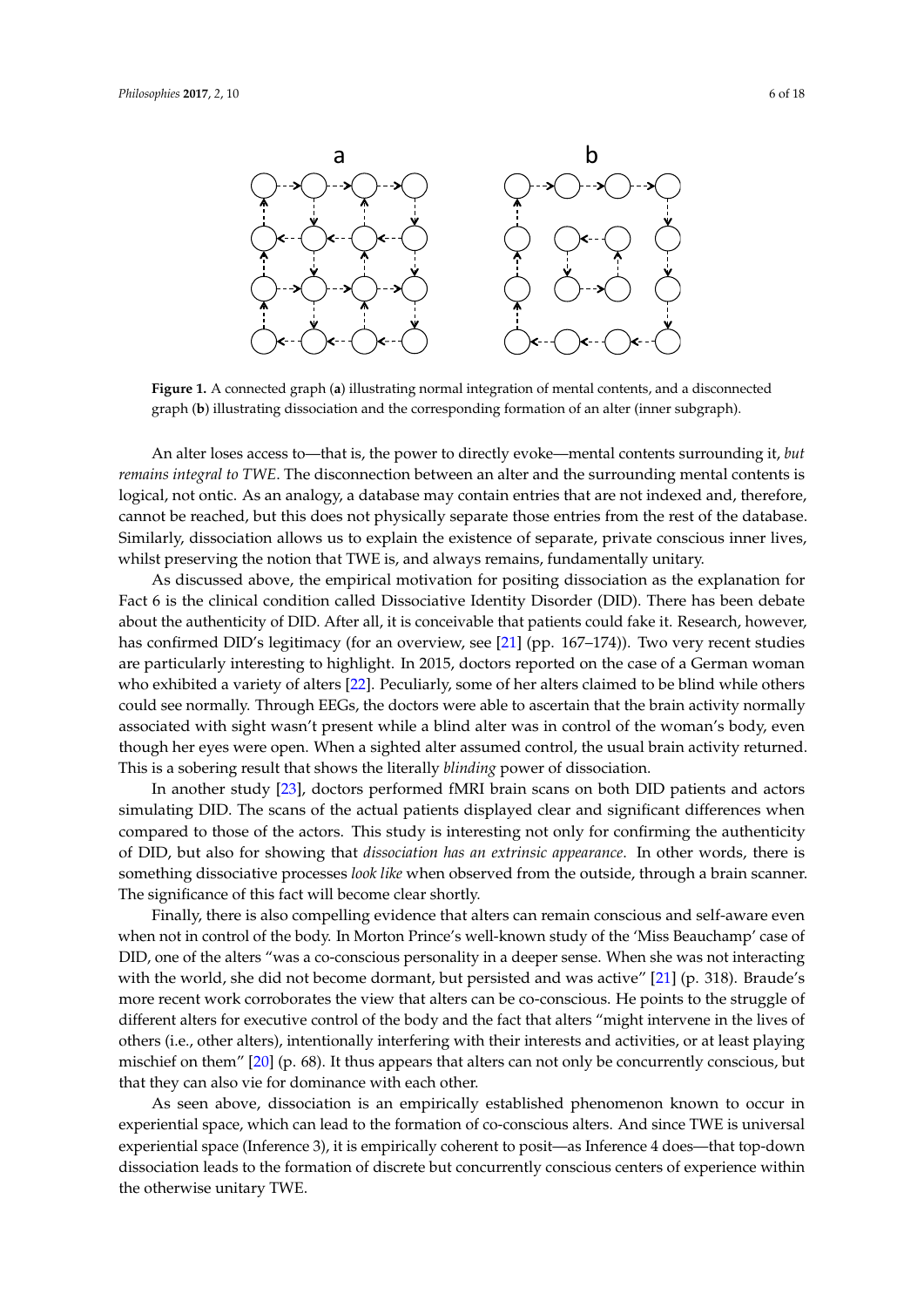The challenge we must now tackle is the so-called "boundary problem for experiencing subjects" [\[3\]](#page-15-2) (pp. 77–90): What structures in nature correspond to alters of TWE? We know that we humans do. Do animals too? What about plants? Rocks? Atoms? Subatomic particles?

As Gregg Rosenberg put it [\[3\]](#page-15-2) (p. 80), "we must find something in nature to ground (the boundaries of) an experiencing subject"—that is, the outline of the extrinsic appearance of an alter of TWE on the screen of perception. This "something in nature" must have structural and functional characteristics that allow us to differentiate it from everything else. After all, only on the basis of this differentiation can we delineate the dissociated alters from an extrinsic perspective. But just what is the structure Rosenberg was looking for? Departing here from Rosenberg's own conclusions, I posit that a natural and empirically plausible candidate is metabolizing life:

*Inference 5*: Metabolizing organisms are the extrinsic appearance of alters of TWE.

The reasoning here is simple: since we only have intrinsic access to ourselves, we are the only structures *known* to have dissociated streams of inner experiences. We also have good empirical reasons to conclude that normal metabolism is essential for the maintenance of this dissociation, for when it slows down or stops the dissociation seems to reduce or end [\[24\]](#page-16-13). These observations alone suggest strongly that metabolizing life is the structure corresponding to alters of TWE.

But there is more: insofar as it resembles our own, the extrinsic behavior of all metabolizing organisms is also suggestive of their having dissociated streams of inner experiences analogous to ours in some sense. This is obvious enough for cats and dogs, but—you might ask—what about plants and single-celled organisms such as amoebae? Well, consider this: "many types of amoeba construct glassy shells by picking up sand grains from the mud in which they live. The typical *Difflugia* shell, for example, is shaped like a vase, and has a remarkable symmetry" [\[25\]](#page-16-14) (p. 26). As for plants, many recent studies have reported their surprisingly sophisticated behavior, leading even to a proposal for a new field of scientific inquiry boldly called "plant neurobiology" [\[26\]](#page-16-15). Clearly, thus, even plants and single-celled organisms exhibit extrinsic behavior somewhat analogous to our own, further suggesting that they, too, may have dissociated streams of inner experiences. Of course, the same cannot be said of any inanimate object or phenomenon (those that have been engineered by humans to merely simulate the behavior of living beings, such as robots, natural language interfaces, etc., naturally don't count).

Finally, there is no doubt that metabolism is a highly differentiated process. Consider DNA, morphogenesis, transcription, protein folding, mitosis, etc.: nothing else in nature exhibits structural and functional characteristics such as these. And it is these characteristics that unify all metabolizing life into a unique, clearly distinct natural category, despite the widely different forms that organisms can take. This category may provide the unambiguously demarcated "something in nature" that Rosenberg was looking for.

The essence of Inference 5 is that there is something an alter of TWE looks like from outside; namely, a metabolizing body. By now this shouldn't come as a surprise: recall that, in Inference 3, I've posited that the physical universe is, in a specific sense, akin to a 'nervous system'. Recall also that a study has shown that dissociative processes in the nervous systems of DID patients have a distinct extrinsic appearance, detectable by brain scans [\[23\]](#page-16-12). Therefore, it is plausible that dissociation in the universal 'nervous system' should also have a distinct extrinsic appearance. The hypothesis here is that metabolizing organisms *are* this extrinsic appearance. As such, living bodies are to universal-level dissociation in TWE as certain patterns of brain activity are to DID patients. In the case of the universal 'nervous system', however, we don't need brain scanners, for we are already *inside* the 'nervous system'. To see the extrinsic appearance of dissociated mental processes within it we just need to look around: the people, cats, dogs, insects, plants, amoebae and all other life forms we see around are the diagnostic images of universal 'DID'. Each corresponds to at least one alter.

For clarity and emphasis, notice that I have been elaborating on two levels: TWE as a whole and its dissociated alters, which are themselves nothing but local differentiations of TWE. Moreover, there are two ways in which an alter of TWE can be experienced: (a) its *extrinsic appearance*—that is,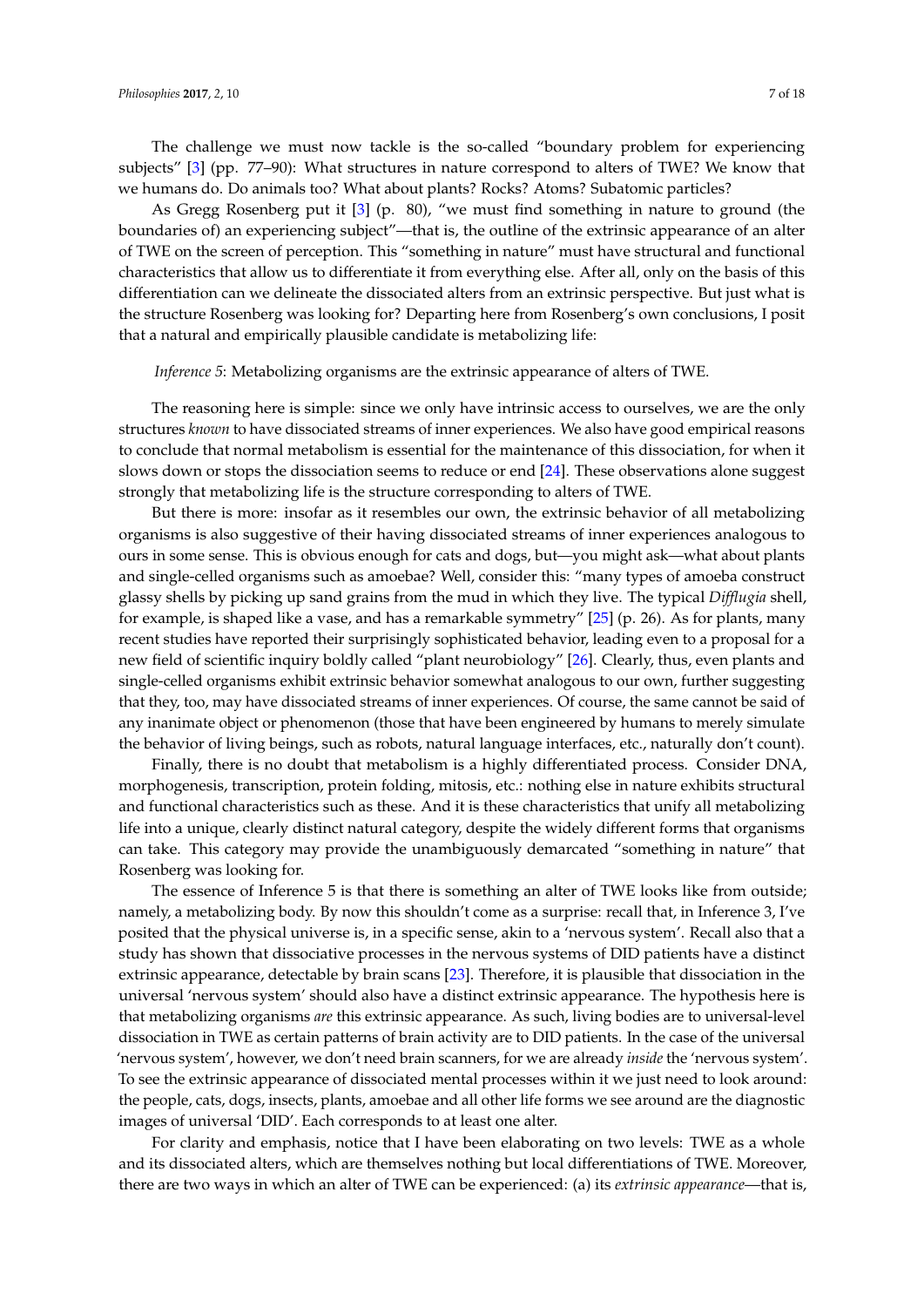the metabolizing organisms we can perceive around us, and (b) its *intrinsic view*, an example of which is your own stream of inner experiences as an alter yourself. Moreover, unless we are prepared to accept an arbitrary discontinuity in nature, the same must apply to the rest of the universe: its extrinsic appearance is the cosmos we perceive around us, while its intrinsic view is the hypothetical stream of inner experiences of TWE as a whole.

One may feel tempted to conclude that this implies some form of dual-aspect monism, a la Spinoza [\[4\]](#page-15-3) (p. 88), whereby intrinsic views and extrinsic appearances are irreducible to one another. What I shall attempt to show next is that this is not so: extrinsic appearances can in fact be reduced to intrinsic views.

Before I continue however, notice that it is *perceptions* that carry extrinsic appearances, not Before I continue however, notice that it is *perceptions* that carry extrinsic appearances, not thoughts (for simplicity, I shall henceforth use the word 'thought' to mean any experience distinct thoughts (for simplicity, I shall henceforth use the word 'thought' to mean any experience distinct from perception). If all you experienced were thoughts, you would have no extrinsic point of view from perception). If all you experienced were thoughts, you would have no extrinsic point of view at at all, only an intrinsic one. Therefore, if I can coherently reduce perceptions at the level of alters to thoughts at the level of TWE as a whole, I will have shown that nature, at its most fundamental level, thoughts at the level of TWE as a whole, I will have shown that nature, at its most fundamental level, consists purely of intrinsic views. consists purely of intrinsic views.

With this in mind, I submit that, before its first alter ever formed, TWE experienced *only thoughts*. With this in mind, I submit that, before its first alter ever formed, TWE experienced *only*  There were no perceptions. The formation of the first alter then demarcated a boundary separating the experiences within the alter from those outside the alter (all of which were, of course, still within TWE). This newly formed boundary is what enabled perceptions to arise: the thoughts surrounding the alter stimulated its boundary from the outside, which in turn impinged on the alter's internal dynamics. What we call perception is the experience of this impingement (see Figure [2\)](#page-7-0). Naturally, the thoughts of the alter can also stimulate its dissociative boundary from the inside and thereby impinge on the external dynamics of TWE (not shown in Figure [2\)](#page-7-0). This corresponds to the effects on the world of the presence and actions of a living organism within it, which cause something akin to perception in the external mental environment surrounding the alter. For the sake of simplicity, however, I shall henceforth talk of perception only as it applies to alters.

<span id="page-7-0"></span>

**Figure 2.** Thoughts in TWE cause perceptions in a dissociated alter. **Figure 2.** Thoughts in TWE cause perceptions in a dissociated alter.

Restating the key point more generally: Restating the key point more generally:

*Inference 6*: the perceptions of an alter are reducible to the experiences of TWE that impinge on *Inference 6*: the perceptions of an alter are reducible to the experiences of TWE that impinge on the alter from the outside.

The extrinsic appearance of an alter's boundary is, of course, an organism's sense organs. In our case, these are our skin, eyes, ears, nose and tongue. Therefore, even if the outside stimulation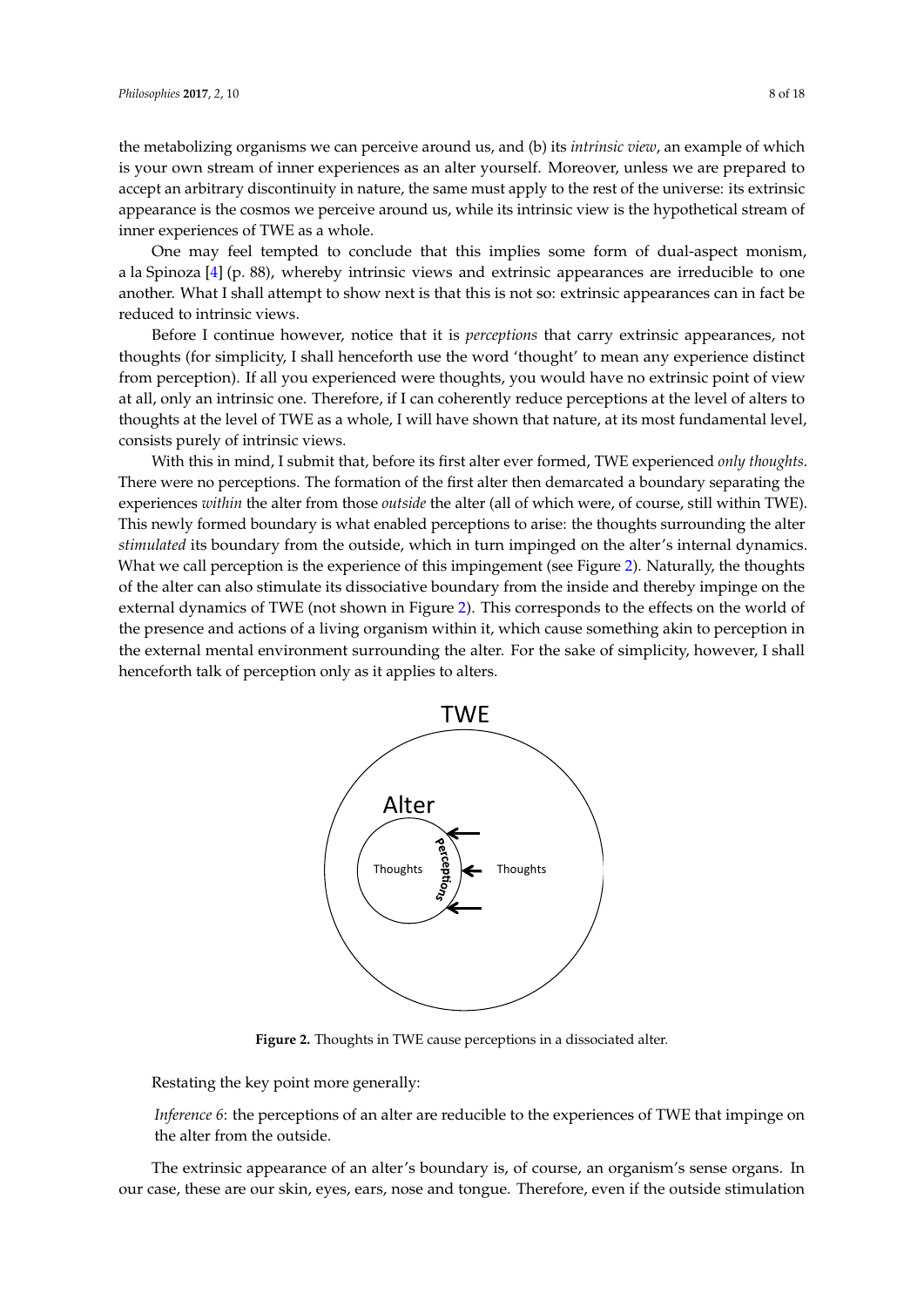is very faint and subtle, evolution has had billions of years to optimize the sensitivity of our sense organs—our alters' boundaries—to pick up on these hypothetically faint signals.

Two questions can be raised at this point: First, how can a mere dissociative boundary give rise to a *qualitatively different* type of experience? After all, perceptions *feel* very distinct from thoughts. Second, how can outside experiences, which are by definition dissociated from the alter, cause experiences inside the alter? This seems contradictory at first.

Let us start from the second question. Contrary to the question's premise, we are all, in fact, personally familiar with dissociated experiences that causally affect each other while remaining dissociated from each other. Imagine, for instance, that you are having relationship problems at home. When you go to work, you successfully 'park' your problems—that is, repress your emotional life—in order to perform your tasks. Your emotions then become temporarily dissociated from your ego, in the sense that they are no longer evoked in your awareness while you work. *But they do still impinge on it*: they may, for instance, cause your imagination to flow in a somber direction, lead you to misunderstand comments received from colleagues, lock your intellect into repetitive patterns of reasoning, etc. All the while, your ego doesn't directly experience the emotions themselves; they remain dissociated from it. But from across the dissociative boundary they still causally influence what arises in your egoic awareness. Indeed, the plausibility of this kind of phenomenal impingement from across a dissociative boundary is well established in the literature: Lynch and Kilmartin [\[27\]](#page-16-16) (p. 100), for instance, report that dissociated feelings can dramatically affect our thoughts and behaviors, while Eagleman [\[28\]](#page-16-17) (pp. 20–54) shows that dissociated expectations routinely mold our perceptions. My claim is that something analogous to this happens across the boundary of dissociated alters of TWE, causing perceptions.

Let us now tackle the first question. Still with reference to the example described above, notice that your dissociated emotions at work have an impact on *qualitatively different* types of experience: they interfere with your imagination, understanding and reasoning, none of which *feels* like emotions. This shows empirically that, not only can there be a causal link across a dissociative boundary, this causal link can also connect qualitatively dissimilar experiences. A dissociated emotion can cause a thought; a dissociated belief can distort a perception or even generate one through hallucinatory mechanisms; etc. Therefore, it is empirically coherent to infer that experiences outside an alter can cause qualitatively dissimilar experiences in the alter. It is reasonable to postulate even that evolution would have *emphasized* this kind of qualitative transition, if it helped enhance the sensitivity of the alter to external stimuli.

As a matter of fact, these empirically-motivated speculations can be couched in recent theoretical results. Donald Hoffman's interface theory of perception [\[29](#page-16-18)[,30\]](#page-16-19), for instance, shows that evolution emphasizes perceptual qualities conducive to fitness, not to truth. In other words, we have evolved to perceive not the qualities that are really 'out there'—that is, outside our alter—but just a *representation* thereof that helps us to survive and reproduce. Hoffman uses the analogy of a computer desktop: although a computer file is represented in it as e.g., a blue rectangle, that does not mean that the file itself has the qualities of being blue and rectangular. As a matter of fact, the actual file does not have those qualities at all: it is a pattern of open and closed microscopic switches in a silicon chip. In an analogous way, my hypothesis is that the qualities of our perceptions—colors, shapes, sounds, flavors, textures, etc.—are *not* the qualities of the experiences of TWE that surround our alter, but their 'desktop representation' instead. Our perceptions do not feel like the thoughts of TWE (see Figure [2](#page-7-0) again) because a *qualitative transition* between these two experiential categories has helped our ancestors survive and reproduce.

The work of Friston, Sengupta and Auletta [\[31\]](#page-16-20) has similar implications but, significantly, is derived from an entirely different line of reasoning. Their results are based on abstract mathematical considerations and, therefore, can in principle be leveraged under any ontology. They show that whenever a boundary—a "Markov blanket" in their mathematical model—defines the outline of an individual organism, internal states of the organism will evolve to optimize for two conflicting goals: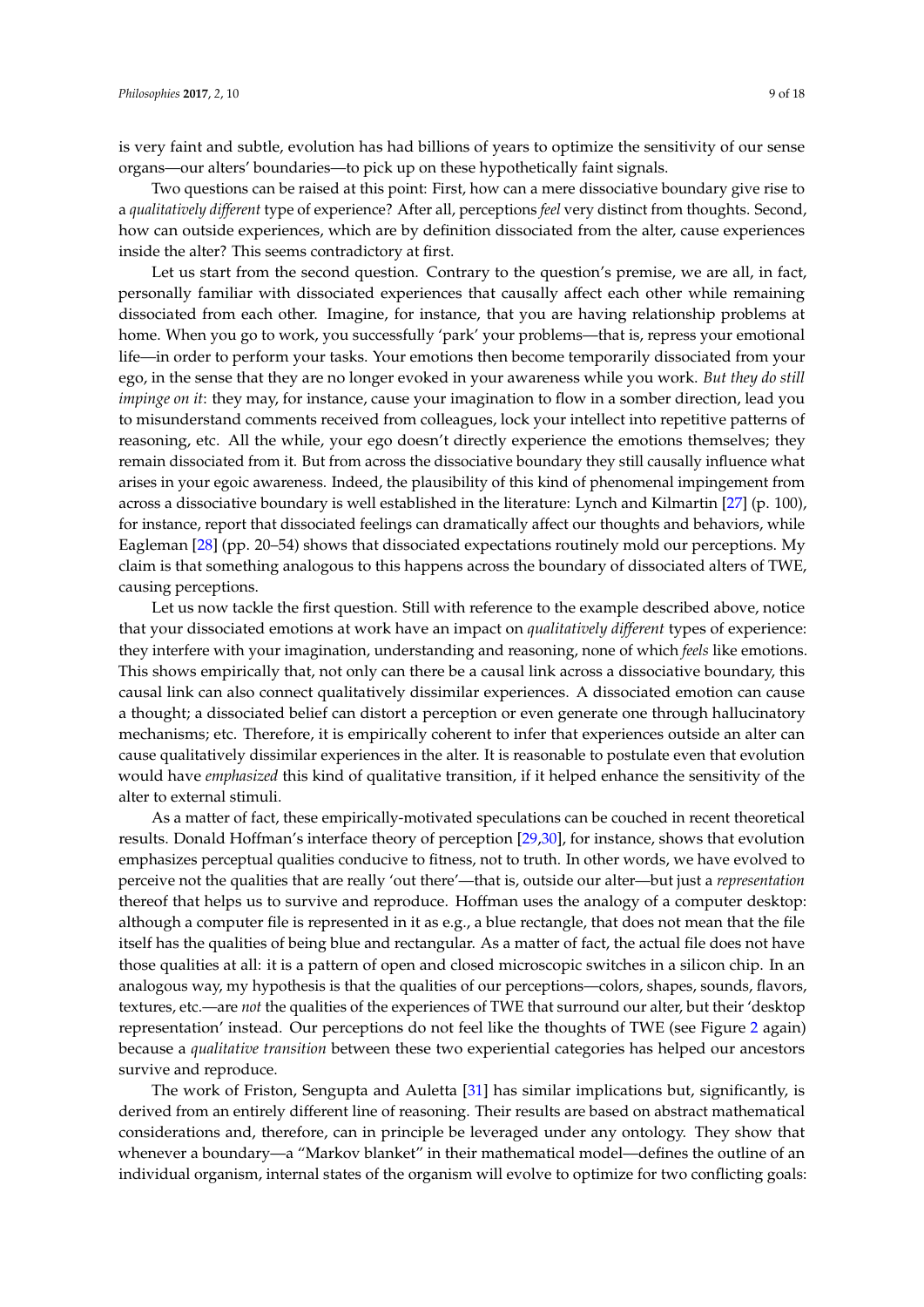(a) to reflect external states of the world beyond the Markov blanket; and (b) to minimize their own entropy or dispersion. Goal (a) is about allowing the organism to know what is going on in the world

outside, so it can take suitable actions to survive in that world. Goal (b) is about preventing the organism from losing its internal structural and dynamical integrity because of the second law of thermodynamics. Naturally, in our case the Markov blanket is the dissociative boundary of an alter, whose extrinsic appearance is our skin and other sense organs. Dissociation thus creates a Markov blanket within TWE.

The key insight of Friston, Sengupta and Auletta can be paraphrased as follows: a hypothetical organism with perfect perception—that is, able to perfectly *mirror* the qualities of the surrounding external world in its internal states—would not have an upper bound on its own internal entropy, which would then increase indefinitely. Such an organism would dissolve into an entropic soup. To survive, organisms must, instead, use their internal states to actively *represent*relevant states of the outside world in a *compressed, coded form*, so to know as much as possible about their environment while remaining within entropic constraints compatible with maintaining their structural and dynamical integrity. This way, my hypothesis is that the qualities of perception experienced by an alter are just compressed, coded representations of how surrounding thoughts of TWE actually feel. As such, while there must be a *correspondence* between perception and surrounding thoughts, the respective experiential qualities don't need to be the same. In fact, they will likely be very different if it helps organisms resist entropy. Our perceptions don't feel like thoughts because they are coded representations thereof.

These six inferences complete the proposed idealist ontology. We must now check how well this ontology explains the four basic facts of reality that we started with in Section [2.](#page-1-0)

## <span id="page-9-0"></span>**5. Explaining the Basic Facts of Reality**

I showed in Section [2](#page-1-0) how Facts 1 to 4 can be construed *prima facie* to favor physicalism and bottom-up panpsychism over idealism, despite the formidable unresolved problems of the former. What I hope to show next is that, in fact, the idealist ontology articulated in Inferences 1 to 6 can explain those four facts at least as elegantly. Moreover, as I shall discuss later, the proposed ontology does not suffer from the problems that physicalism and bottom-up panpsychism fall prey to.

In what follows, each explanation is numbered according to the fact it explains. For instance, Explanation 1 explains Fact 1.

*Explanation 1*: Let us start by noticing that, from an empirical perspective, there is nothing to Fact 1 that is not captured in Fact 8. Therefore, by explaining Fact 8 we also explain Fact 1. From Inference 6, for any given alter *A1* of TWE, it is the experiences surrounding *A1* that cause its perceptions of the world around it. Naturally, dissociated experiences corresponding to another alter *A2* can be part of the experiential environment surrounding *A1*. As such, the inner experiences of *A2* can also indirectly stimulate *A1*'s boundary—by impinging on their shared experiential environment—and thereby cause *A1*'s perceptions of *A2*. This is what gives *A1* an *extrinsic* view of the inner experiences of *A2* in the form of *A2*'s metabolizing body (Inference 5) (see Figure [3\)](#page-10-0). And since *A2*'s brain is an integral part of its body, it follows that *A2*'s inner experiences *cause* the perception by *A1* of the activity in *A2*'s brain. This causal link explains Fact 8 and, therefore, Fact 1.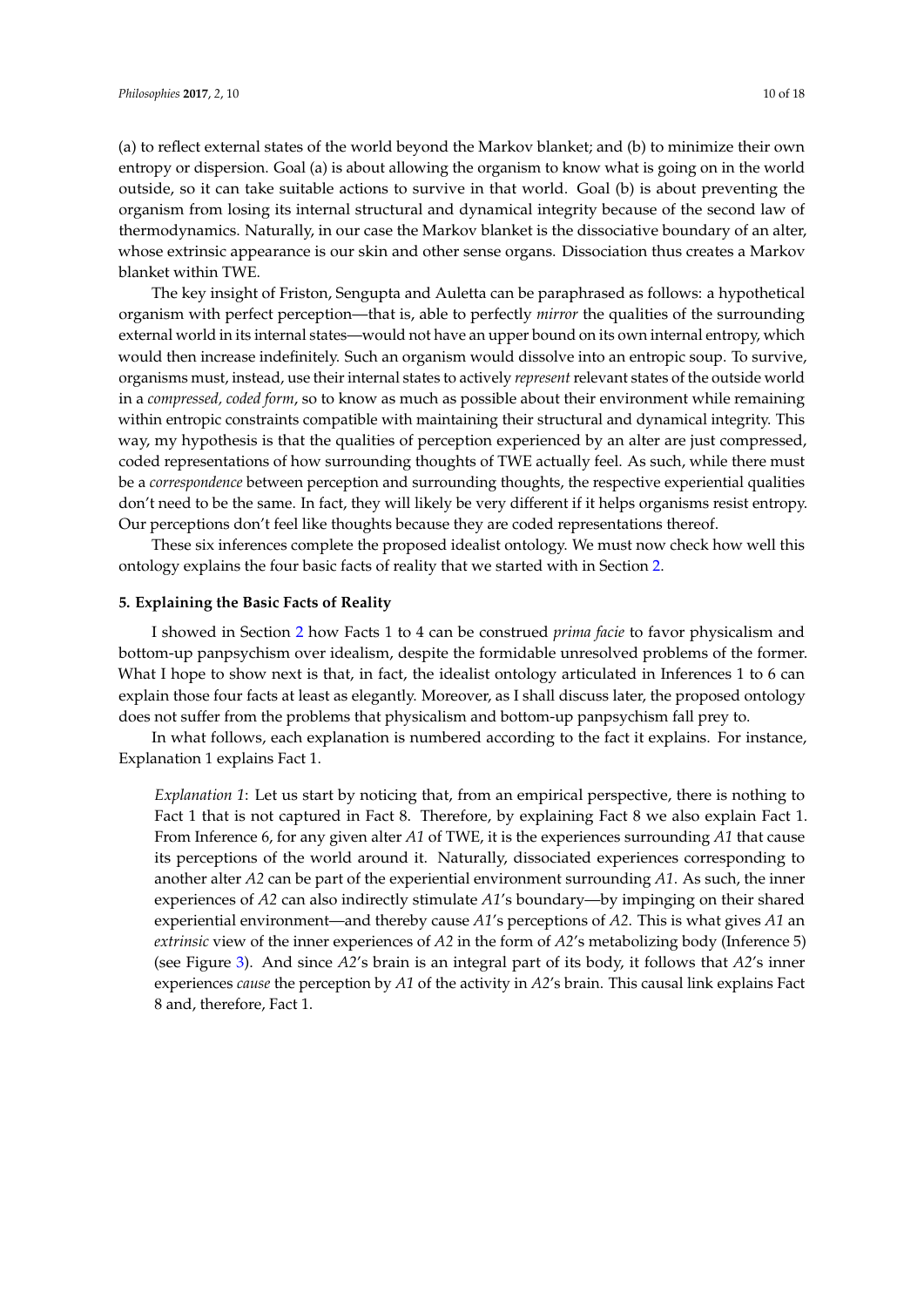<span id="page-10-0"></span>

Figure 3. The dissociated experiential activity of an alter A2 can also stimulate the boundary of another alter *A1* by impinging on their shared experiential milieu. **Figure 3.** The dissociated experiential activity of an alter *A2* can also stimulate the boundary of

Putting it more generally, the extrinsic appearance and intrinsic view of an organism correlate tightly with one another because the intrinsic view causes the extrinsic appearance, not the other way around. Contrary to physicalism, thus, it is the inner experiences of an organism-including non-self-reflective and internally dissociated types unreachable through introspection, which I shall elaborate upon in Section 6-that cause its body (see also [10] (pp. 17-18, 189-190)), insofar as the body is no more than a set of perceptions. (Notice that A1 and A2 can also be the same alter, since an organism can perceive its own body.)

Explanation 2: Since TWE is universal (Inferences 3 and 4), it follows that all alters of TWE—that is, metabolizing organisms such as ourselves (Inferences 4 and 5)—are immersed, like islands of a single ocean, in the thoughts that constitute the intrinsic view of the non-metabolizing part of the universe. These universal thoughts surround all alters and cause their perceptions by stimulating their respective dissociative boundaries (Inference 6). See Figure [4.](#page-10-1) stimulating their respective dissociative boundaries (Inference 6). See Figure 4.

<span id="page-10-1"></span>

Figure 4. Our shared universe arises from the thoughts of TWE in which all alters are immersed.  $t_{\text{max}}$  that we can explain our shared universe based on excitations of TWE alone.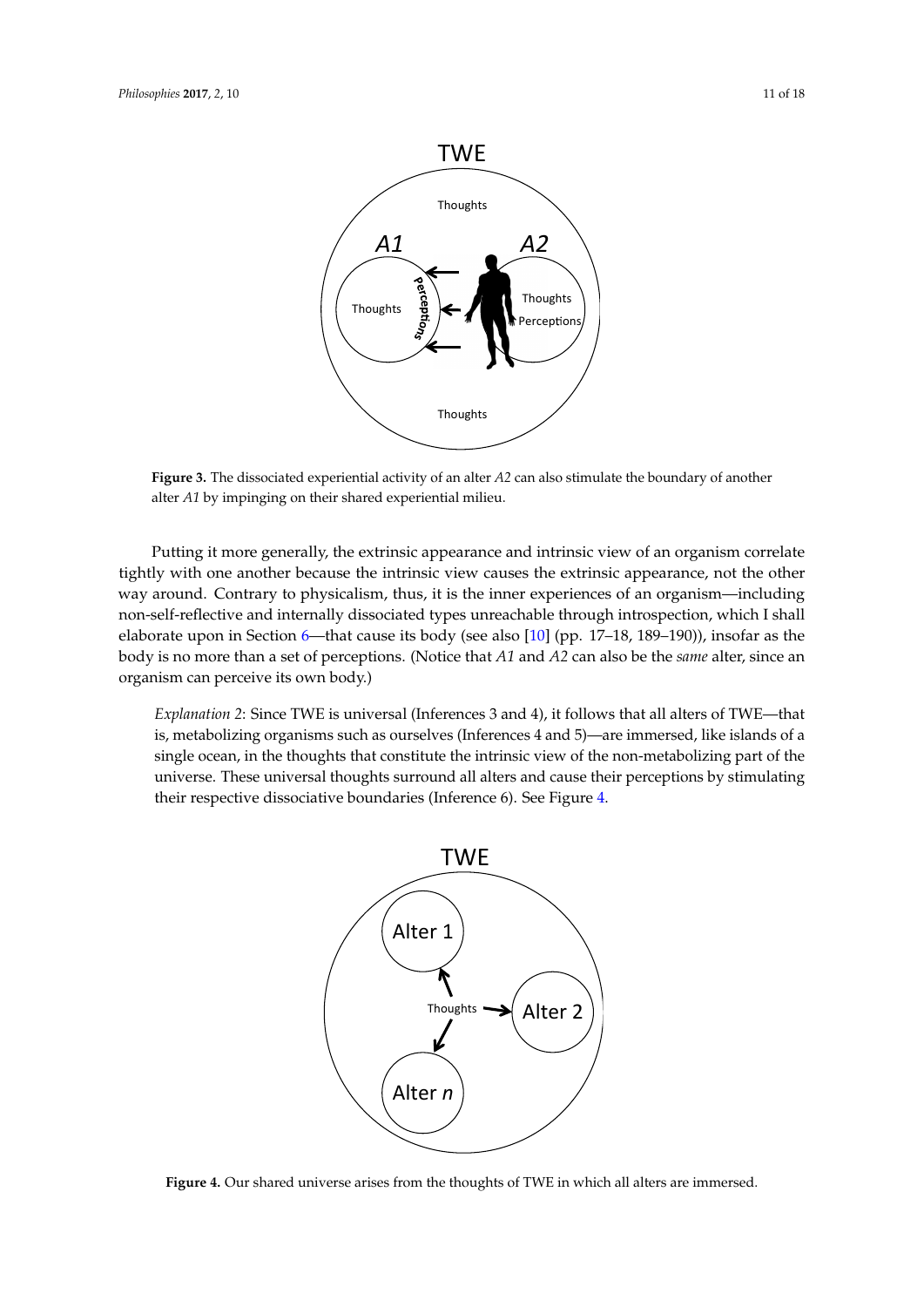Moreover, since the thoughts of TWE are excitations of TWE itself (Inference 1), it follows trivially

Explanation 2 may raise a plausibility objection, since it entails that thoughts in TWE as a whole need to be significantly more orderly than those in our personal psyches. I deal with this objection in the next section. For now, let us continue.

that we can explain our shared universe based on excitations of TWE alone.

*Explanation 3*: Since volition is innately experiential, the volition of each and every alter of TWE is also dissociated from the rest of TWE (Inference 4). This explains rather simply why we do not have personal volitional control over the laws of nature: the unfolding of the universe around ourselves consists of excitations of TWE from which we are dissociated.

*Explanation 4*: The perceptions of an alter are coded representations of experiences in TWE that surround the alter (Inference 6). Those experiences in TWE are excitations or 'movements' of TWE itself (Inference 1). Therefore, subatomic particles, as the smallest discernible elements or 'pixels' of the perceived world, are coded representations of the smallest discernible 'movements' of TWE.

Facts 1 to 4—and, in fact, Facts 5 to 9 as well—are now explained in terms of TWE. Naturally, from Inference 2 we know that we don't need to explain TWE itself: it is an ontological primitive. Indeed, every theory of nature needs to identify at least one ontological primitive, since we cannot keep on explaining one thing in terms of another forever. At some point we have to stop and say: at this level, nature simply is. So TWE *simply is*. The fact that I do not reduce it to something else is in no way a shortcoming. Physicalism and bottom-up panpsychism themselves, depending on their specific formulation, postulate a slew of abstract subatomic particles, the quantum field, 'superstrings', 'branes', etc. as primitives, all of which are also fundamentally unexplainable. If anything, my formulation has the advantages of both parsimony—for making do with a single primitive—and empirical rigor—for choosing an indisputable empirical fact as primitive, as opposed to abstractions of thought.

The proposed ontology thus reduces everything to TWE, its sole ontological primitive. And as attentive readers have probably already noticed, 'consciousness' is the ordinary English word that best fits what is meant by TWE:

TWE = universal consciousness

#### <span id="page-11-0"></span>**6. Criticisms of the Proposed Ontology**

In another work [\[32\]](#page-16-21), I have rebutted several objections to idealism. It is not in the scope of this essay to repeat all those rebuttals, but three particularly relevant objections must be anticipated and addressed here.

The first objection relates to Libet's experiments [\[33\]](#page-16-22), wherein neuroscientists were able to record, a fraction of a second *before* subjects reported making a decision to act, mounting brain activity associated with the initiation of a simple voluntary action. At first sight, this would seem to indicate that decisions are made in a neural substrate outside consciousness, thereby contradicting the proposed ontology.

The fallacy behind this objection is a conflation of consciousness itself with a particular *configuration of* consciousness. But before I get to it, notice that the proposed ontology entails that dissociation can happen in nested levels: TWE can dissociate into multiple people, and then a person suffering from DID can, in turn, dissociate into multiple personal alters. Dissociation within a person does not even require pathology, for there is significant evidence that we all have a second center of cognition—an 'other'—dissociated from our ego [\[21\]](#page-16-10) (pp. 301–365). Indeed, this is the very foundation of depth psychology and relatively recent results in neuroscience corroborate it [\[34–](#page-16-23)[36\]](#page-16-24). Therefore, that a part of us has experiences that another part of us has no introspective access to, and therefore cannot report, can be elegantly explained by nested dissociation without any need to postulate anything outside consciousness itself.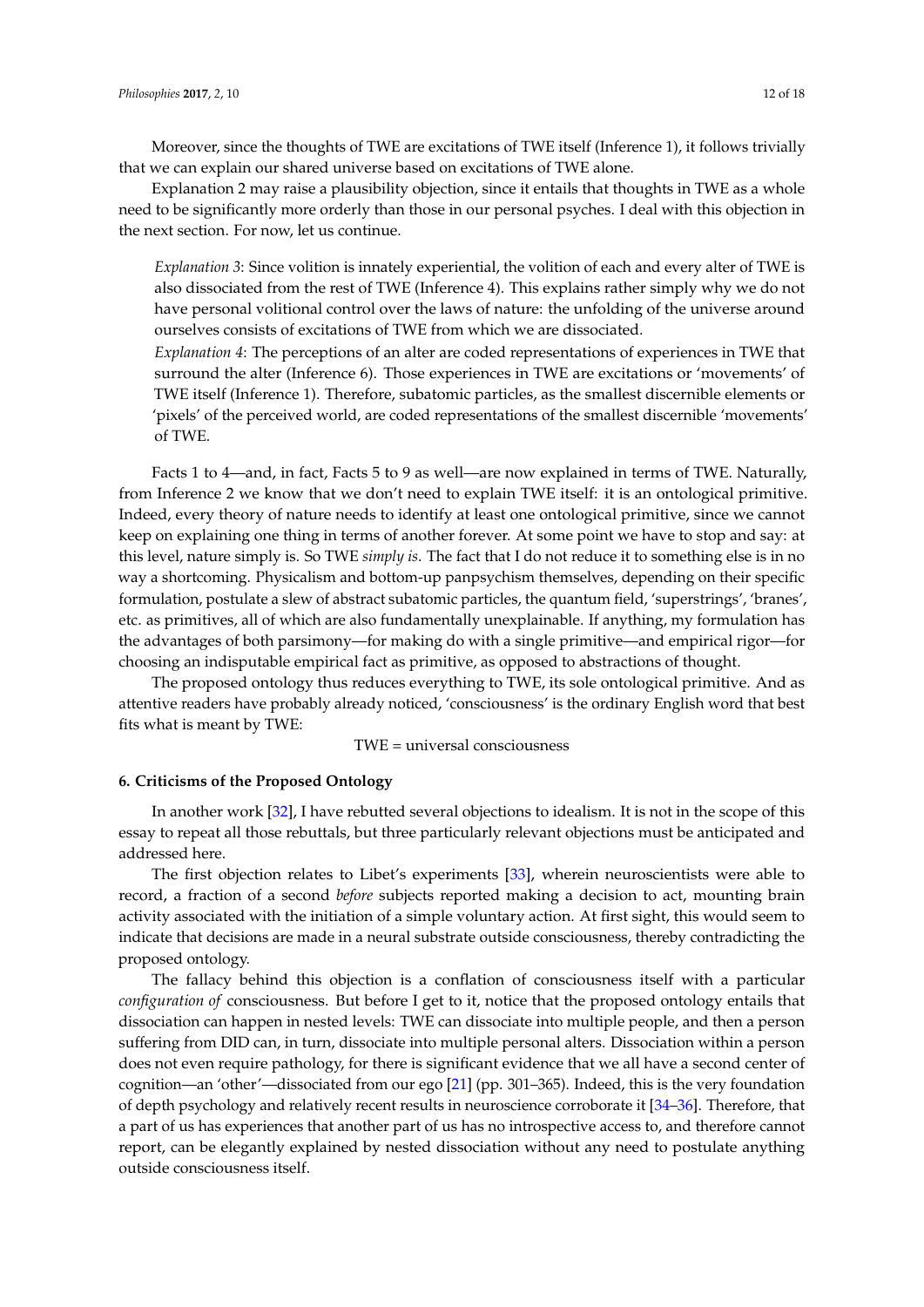Yet, Libet's observations suggest *quick* and *consistent* transitions into awareness of cognition that was initially apparently unconscious. Today we know of a vast variety of analogous cases, such as moving one's foot halfway to the brake pedal before one becomes aware of danger ahead [\[28\]](#page-16-17) (p. 5). The presence of a dissociated 'other' within us all does not seem to explain these cases, for quick and consistent transitions into awareness are not typical of communication between strongly dissociated parts of the psyche. Does this mean that there must exist a neural substrate outside consciousness? No.

Notice that, in order to report an experience—such as making a decision or seeing danger ahead—to another or to oneself, one has to *both* (a) have the experience *and* (b) know *that* one has the experience, which Schooler [\[37\]](#page-16-25) called a "re-representation". In other words, one can only report an experience that one is self-reflectively aware of at a metacognitive level. But self-reflection is just a particular, rather complex configuration of consciousness, whereby consciousness turns in upon itself so to experience knowledge *of* its own experiences [\[9\]](#page-15-7) (pp. 104–110). Nothing precludes the possibility that an experience takes place outside the field of self-reflection without ceasing to be experienced. The latter is still in consciousness, but we cannot report it—not even to ourselves—because we don't know *that* we experience it. Nixon [\[38\]](#page-16-26) (p. 216) calls it "unconscious experience", which in my view is an oxymoron, but illustrates the subtlety of the point. And indeed, the existence of experiences that escape metacognitive re-representation is well established in neuroscience today [\[39,](#page-17-0)[40\]](#page-17-1).

So the hypothesis here is that *all* mentation is actually conscious, even though we cannot report on much of it—not even to ourselves [\[41\]](#page-17-2). I thus posit that Libet's subjects made their decisions *in consciousness*, but outside the field of self-reflection. Their decisions were 'experiences that weren't aware of themselves' until entering the field of self-reflection after a small delay. Only then could they be reported by the subjects.

In conclusion, the first objection is based on a misunderstanding of terminology. While I use the word 'consciousness' in its broadest sense—that which experiences—the objection assumes it to mean only self-reflective awareness, a particular configuration of consciousness. So it is true that there are phenomena that unfold outside self-reflective awareness, but this does not imply that there is anything outside consciousness itself.

The second objection relates to Explanation 1: I have stated that an organism's inner experiences—including the internally dissociated and non-self-reflective types discussed above—cause its body, not the other way around (see also [\[10\]](#page-16-0) (pp. 17–18, 189–190)). However, it is a well-established fact that physical interference with the brain—through psychoactive drugs, trauma to the head, exposure to electromagnetic fields, etc.—affects inner experience. So the arrow of causation must point the other way: from the body to inner experience—or so the objection goes.

Although this may sound persuasive at first, it's based on an unexamined assumption: that the physical is in some sense distinct from, yet causally effective upon, the experiential. This is precisely what I am denying. The proposed ontology asserts that, in essence, there is *only* the experiential, since there is only TWE. The physical is simply the verifiable contents of perception, a particular category of experience. As such, what we call 'physical interference with the brain' is simply the extrinsic appearance of experiential activity external to an alter that, in turn, disrupts the inner experiences of the alter from across its dissociative boundary. The disruption 'pierces through the boundary', so to speak. The resulting effects are then simultaneously detectable in the extrinsic appearance of the alter—that is, its body—just as the proposed ontology explains. That certain types of experiential activity disrupt other types of experiential activity is not only entailed by the proposed ontology, but is also empirically trivial. After all, our thoughts disrupt our emotions—and vice-versa—every day. For the same reason that thoughts disrupt emotions, 'physical interference with the brain' disrupts an organism's inner experiences.

The third and final objection relates to Explanation 2: if the world we perceive around ourselves is a coded representation of thoughts in universal consciousness, how can the laws of nature be so stable, self-consistent and predictable? The fallacy here, of course, is that of anthropomorphization: to attribute to universal consciousness as a whole cognitive characteristics known only in infinitesimally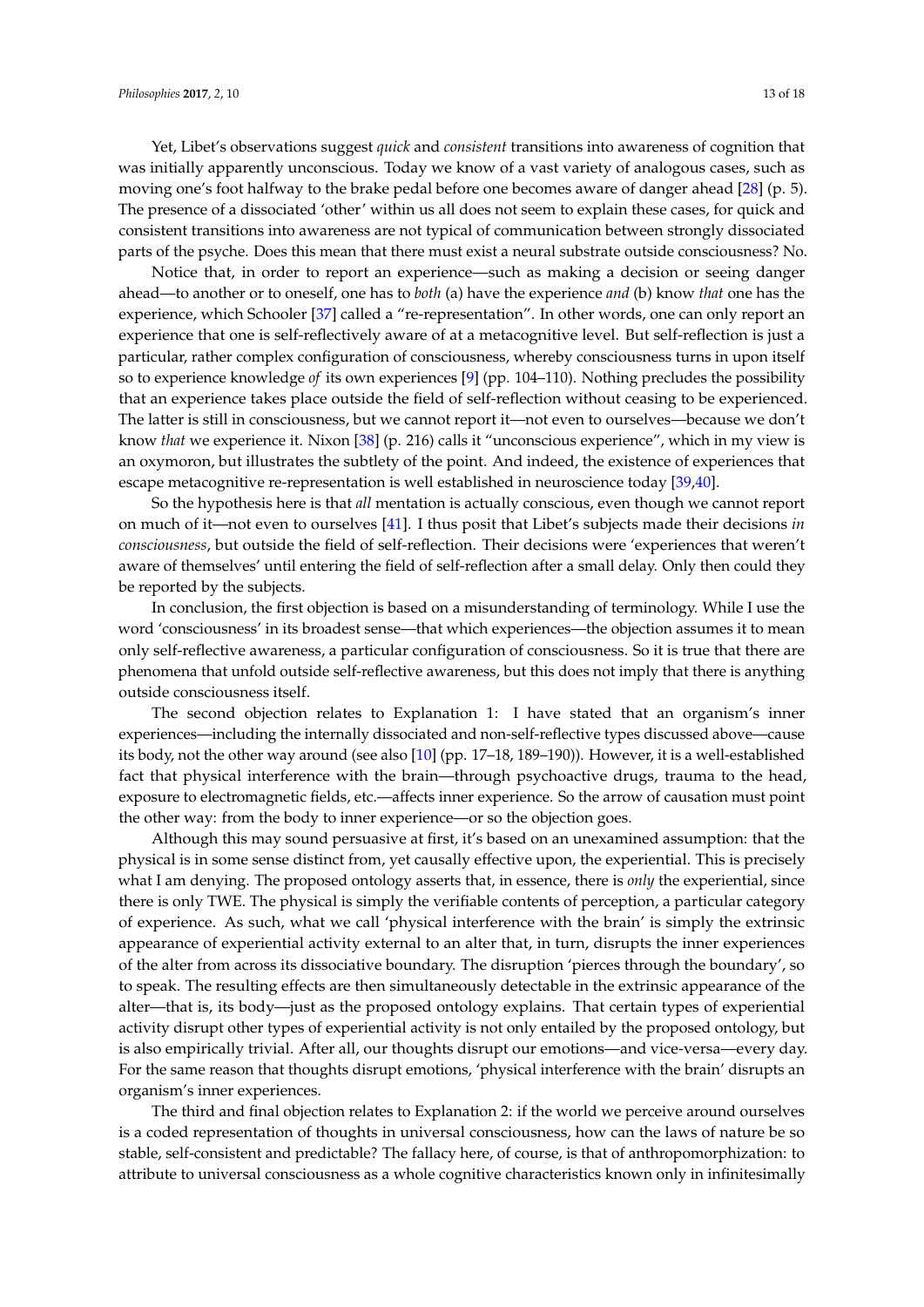small dissociated aspects of it, such as human beings. Nothing in the proposed ontology precludes the possibility that thoughts in universal consciousness unfold according to very stable, self-consistent and predictable patterns and regularities, whose extrinsic appearance corresponds to the laws of nature. That our human thoughts seem rather reactive and unstable should be considered a product of the evolution of biology, under the pressures of natural selection, within a particular planetary ecosystem. At a universal level, 'that which experiences' has not undergone such evolutionary pressures or processes.

The stability of the laws of nature under the proposed ontology can perhaps be better understood with a simple shift in terminology. Certain schools of psychology speak of "psychological archetypes": innate, built-in templates according to which the dizzying variety of human mentation unfolds [\[42\]](#page-17-3). We can then say that, under the proposed ontology, the laws of nature are akin to the archetypes of universal consciousness. They are built-in templates according to which the dizzying variety of the 'vibrations' of universal consciousness—that is, experiences—develops. As such, the archetypes are analogous to the physical constraints of a vibrating surface, which determine the surface's natural modes of excitation. Although the vibrations themselves can be highly complex and sometimes apparently disorderly, the underlying patterns and regularities remain stable and orderly.

## **7. Comparison to Physicalism**

How does the proposed idealist ontology measure up to physicalism in terms of parsimony and explanatory power? To begin with, notice that our only access to a world allegedly independent of experience takes the form of perceptions, which are themselves experiences. Therefore, physicalism is an abstract explanatory model produced by thought, not an observable empirical fact. Its motivation is to provide a tentative explanation for Facts 1 to 4.

Physicalism is inflationary: In addition to experience itself—the one undeniable ontological class—it postulates the existence of stuff outside and independent of experience. This step would only be justifiable if we could not make sense of Facts 1 to 4 without it. However, in Section [5](#page-9-0) we have done just that. Therefore, physicalism can be rejected on grounds of parsimony.

Moreover, physicalism is limited in its explanatory power. *In addition to its own ontological primitives*, it fails to explain experience itself (recall the 'hard problem of consciousness'), which ultimately is all we have. The idealist ontology proposed here, on the other hand, circumvents the 'hard problem' altogether: since consciousness itself is taken to be the sole ontological primitive, it does not need to be explained in terms of anything else. Indeed, from the perspective of the proposed ontology, the 'hard problem' exists only in the logico-conceptual structure of physicalism, with no grounding in empirical reality. By conceptualizing abstractions of consciousness as ontological primitives, physicalists conjure up the impossible challenge of having to reduce consciousness to consciousness's own abstractions.

Since the proposed ontology circumvents the 'hard problem of consciousness' in the process of explaining Facts 1 to 4, physicalism can be further rejected on grounds of explanatory power.

## **8. Comparison to Bottom-up Panpsychism**

By taking complete living beings to be unitary—instead of composite—experiencing subjects (Inference 5), the idealist ontology proposed here avoids the so-called 'subject combination problem' that plagues bottom-up panpsychism [\[11\]](#page-16-1). As we've seen, bottom-up panpsychists posit that entities as small as subatomic particles are experiencing subjects in their own merit. They imagine that the unitary subjectivity of more complex experiencing subjects, such as human beings, arises from *bottom-up combination* of countless simpler subjects. The problem is that the bottom-up combination of subjects is an unexplainable process, perhaps incoherent [\[13\]](#page-16-2). It is just as hard as the 'hard problem of consciousness' [\[12\]](#page-16-27). Inference 5 circumvents this altogether by positing that *top-down dissociation*—instead of bottom-up combination—happens exactly at the level of individual living creatures with unitary subjectivity, such as ourselves. And unlike bottom-up combination, we actually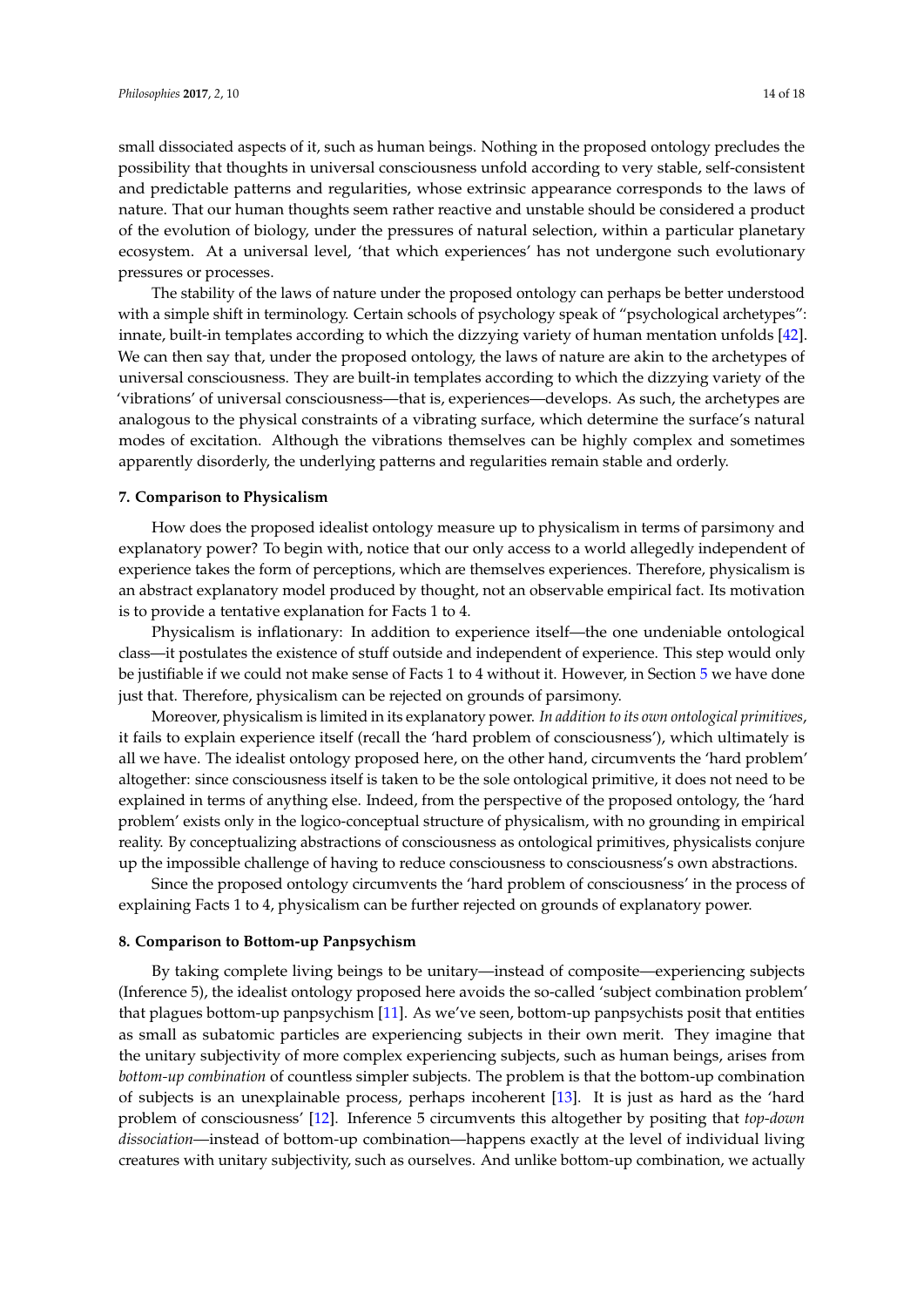understand and have plenty of empirical evidence for top-down dissociation, as discussed in the context of Inference 4.

The motivation for bottom-up panpsychism is that, undeniably, subatomic particles are the discernible 'pixels' of the world we perceive around ourselves (Explanation 4). But to imagine, for this reason, that the unitary subjectivity of living beings is composed of myriad subatomic-level subjects entails a flawed logical bridge: it attributes to *that which experiences* a structure discernible only in *the experience itself*; that is, in our perceptions of the world. In the framework of the proposed ontology, the error is that of attributing to TWE a structure discernible only in *the excitations of* TWE (Inference 1). This is analogous to saying, for instance, that water is made of ripples simply because one can discern individual ripples in water. Clearly, individual ripples make up the structure of the *movements of* water, not of water itself. Analogously, subatomic particles are the 'pixels' of the observable 'movements' of TWE, not the building blocks of TWE itself. Our unitary subjectivity is not necessarily composed of myriad subatomic-level subjects for the same reason that water is not made of ripples.

Because experiences are excitations of TWE, the latter—by definition—cannot be experienced in its *un*excited state. In the absence of excitations, TWE consists purely of the *potential* for experiences. This is analogous to the 'vacuum state' in Quantum Field Theory, or to unexcited 'branes' and 'superstrings' in M-Theory and Superstring Theory, respectively. So an argument could be made here that, while water without ripples can be empirically observed to exist, unexcited TWE cannot and, thus, may not exist. Nonetheless, even if TWE exists only in excited states, it remains a conceptual error to conflate patterns of excitation with that which is excited.

#### **9. Volition and Natural Law**

The ontology articulated in this paper entails that all reality unfolds in a form of transpersonal consciousness. This tempts some to conclude that, as an implication of the proposed ontology, natural phenomena must be triggered by rationalized volitional choices analogous to our own. One may ask, for instance, *why* universal consciousness has *chosen* to dissociate itself into alters so prone to suffering.

The thinking underlying this question unnecessarily attributes to the whole of universal consciousness particular configurations—such as self-reflection—that it may not have outside its alters. Indeed, I have posited that self-reflection is tied to alter formation [\[9\]](#page-15-7) (pp. 110–116). As such, the dynamics of universal consciousness outside its alters may unfold, at least partly, along lines that we may describe as instinctual or naturalistic. Moreover, insofar as the question presupposes a form of free will distinct from both randomness and determinism, it may be a red herring [\[10\]](#page-16-0) (pp. 171–180). The idea that reality unfolds within universal consciousness is not at all incompatible with causes and constraints given by the laws of nature.

#### **10. Implications for Artificial Consciousness**

According to the proposed ontology, consciousness is an ontological primitive. As such, it cannot—and does not need to—be created, for it already underlies all nature. Creating something means inducing a certain pattern of excitation of and in TWE. Universal consciousness is thus that within which all creation happens and out of which all creation is made.

Yet, what is ordinarily meant by 'artificial consciousness' in the field of Strong Artificial Intelligence entails more than just the creation of consciousness proper: it entails the engineering of an entity with *separate*, *private* conscious inner life, akin to yours and mine. In the context of the proposed ontology, this amounts to *artificially inducing dissociation* in universal consciousness, thereby creating an artificial alter of TWE.

Most attempts to realize 'artificial consciousness' center on mimicking the patterns of information flow discernible in biological nervous systems (e.g., [\[43](#page-17-4)[,44\]](#page-17-5)). This, however, only captures the *formal*—not the essential—aspects of alters of TWE. In this specific sense, the attempts are akin to what Feynman called "cargo cult science" [\[45\]](#page-17-6) (pp. 242–243). Indeed, according to the proposed ontology, a functioning biological nervous system is merely the *extrinsic appearance* of an intrinsic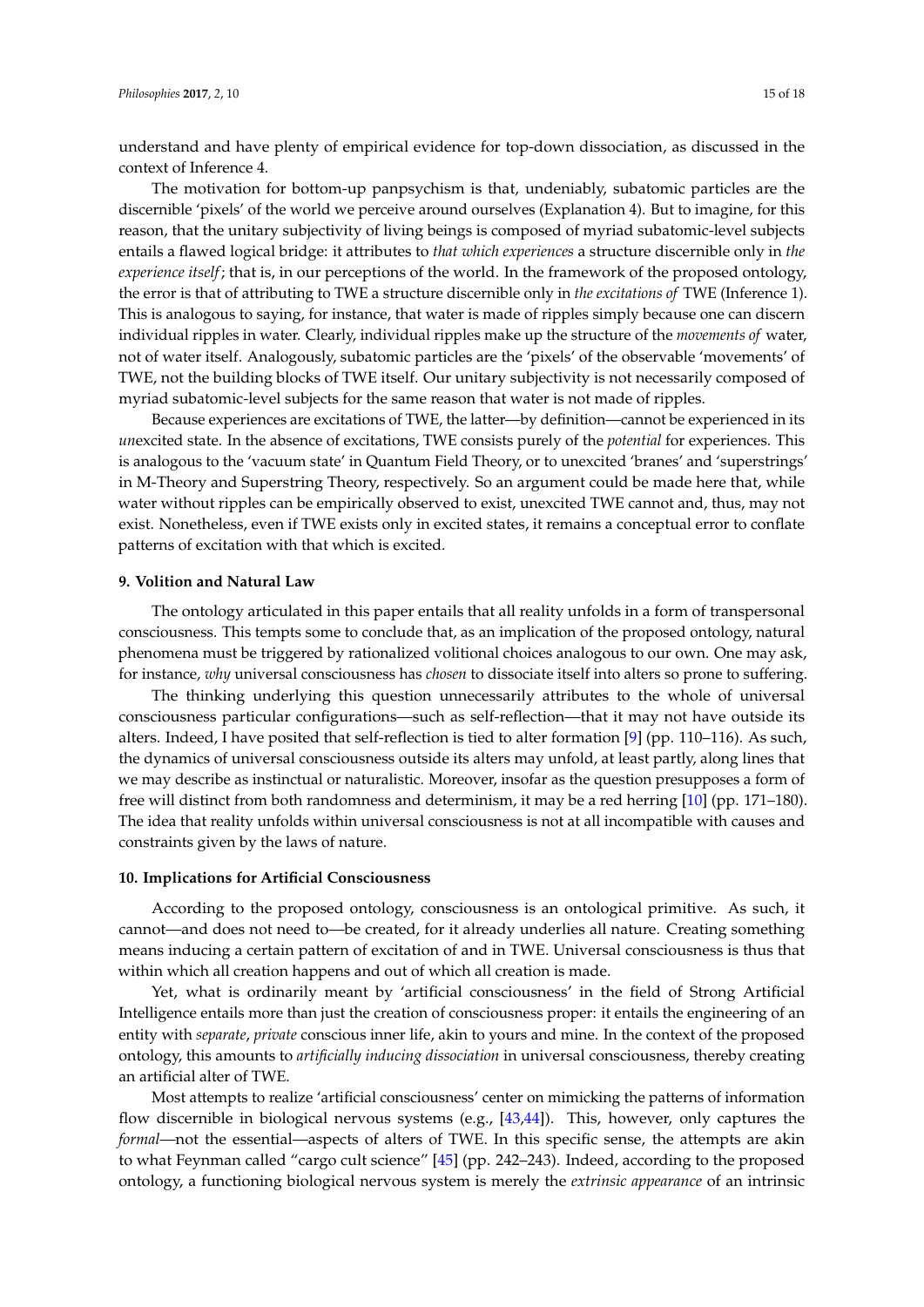view. It does not logically follow that, by mimicking this appearance, the intrinsic view will also be reproduced. Engineering work in this direction may even succeed in creating philosophical zombies whose behavior is indistinguishable from that of living organisms, but there will be nothing it is like to be these zombies *in and of themselves*, for the same reason that—at least as far as you can tell—there is nothing it is like to be an individual neuron in your brain. There is only something it is like to be your brain *as a whole*—that is, you. Analogously, there is only something it is like to be the non-metabolizing universe *as a whole*, zombies being integral parts of its extrinsic appearance just as the individual neuron is an integral part of your brain.

If biology is the extrinsic appearance of alters of TWE, then the quest for artificial consciousness boils down to abiogenesis: the artificial creation of biology from inanimate matter. If this quest succeeds, the result will again be *biology*, not computer simulations thereof. The differences between flipping microelectronic switches and actual metabolism are hard to overemphasize. Therefore, there is no empirical reason to believe that a collection of flipping switches could ever be what individualized, private conscious inner life looks like from the outside, even if these flipping switches perfectly mimic the patterns of information flow discernible in metabolism.

#### **11. Conclusions**

I have argued for a coherent idealist ontology that explains reality in a more parsimonious and empirically rigorous manner than mainstream physicalism and bottom-up panpsychism. This idealist ontology also offers more explanatory power than both physicalism and bottom-up panpsychism, in that it does not fall prey to either the 'hard problem of consciousness' or the 'subject combination problem', respectively. It can be summarized as follows: there is only universal consciousness. We, as well as all other living organisms, are but dissociated alters of universal consciousness, surrounded like islands by the ocean of its thoughts. The inanimate universe we see around us is the extrinsic appearance of these thoughts. The living organisms that we share the world with are the extrinsic appearances of other dissociated alters of universal consciousness. As such, the quest for artificial consciousness boils down to the quest for abiogenesis. The currently prevailing concept of a physical world independent of consciousness is an unnecessary and problematic intellectual abstraction.

**Acknowledgments:** I am grateful to Paul Marshall, David Chalmers, Itay Shani and William Eastman for valuable feedback received on earlier drafts of this essay. I am particularly indebted to Edward F. Kelly, not only for his thorough review of this work, but also his continuing encouragement and guidance. Finally, I am thankful to the two anonymous reviewers whose observant and thorough comments helped sharpen this paper substantially.

**Conflicts of Interest:** The author declares no conflict of interest.

### **References**

- <span id="page-15-0"></span>1. Strawson, G.; Freeman, A.; Carruthers, P.; Coleman, S.; Goff, P.; Jackson, F.; Lycan, W.G.; Macpherson, F.; Papineau, D.; Rey, G.; et al. *Consciousness and Its Place in Nature: Does Physicalism Entail Panpsychism?* Imprint Academic: Exeter, UK, 2006.
- <span id="page-15-1"></span>2. Griffin, D.R. *Unsnarling the World-Knot*; Wipf & Stock: Eugene, OR, USA, 1998.
- <span id="page-15-2"></span>3. Rosenberg, G. *A Place for Consciousness*; Oxford University Press: New York, NY, USA, 2004.
- <span id="page-15-3"></span>4. Skrbina, D. *Panpsychism in the West*; MIT Press: Cambridge, MA, USA, 2007.
- <span id="page-15-4"></span>5. Koch, C. *The Quest for Consciousness: A Neurobiological Approach*; Roberts & Company Publishers: Englewood, CO, USA, 2004.
- <span id="page-15-5"></span>6. Levine, J. Materialism and Qualia: The Explanatory Gap. *Pac. Philos. Q.* **1983**, *64*, 354–361.
- <span id="page-15-6"></span>7. Chalmers, D. Consciousness and its Place in Nature. In *Blackwell Guide to the Philosophy of Mind*; Stich, S., Warfield, F., Eds.; Blackwell: Malden, MA, USA, 2003.
- 8. Nagel, T. *Mind & Cosmos: Why the Materialist Neo-Darwinian Conception of Nature Is Almost Certainly False*; Oxford University Press: Oxford, UK, 2012.
- <span id="page-15-7"></span>9. Kastrup, B. *Why Materialism Is Baloney: How True Skeptics Know There Is No Death and Fathom Answers to Life, the Universe, and Everything*; Iff Books: Winchester, UK, 2014.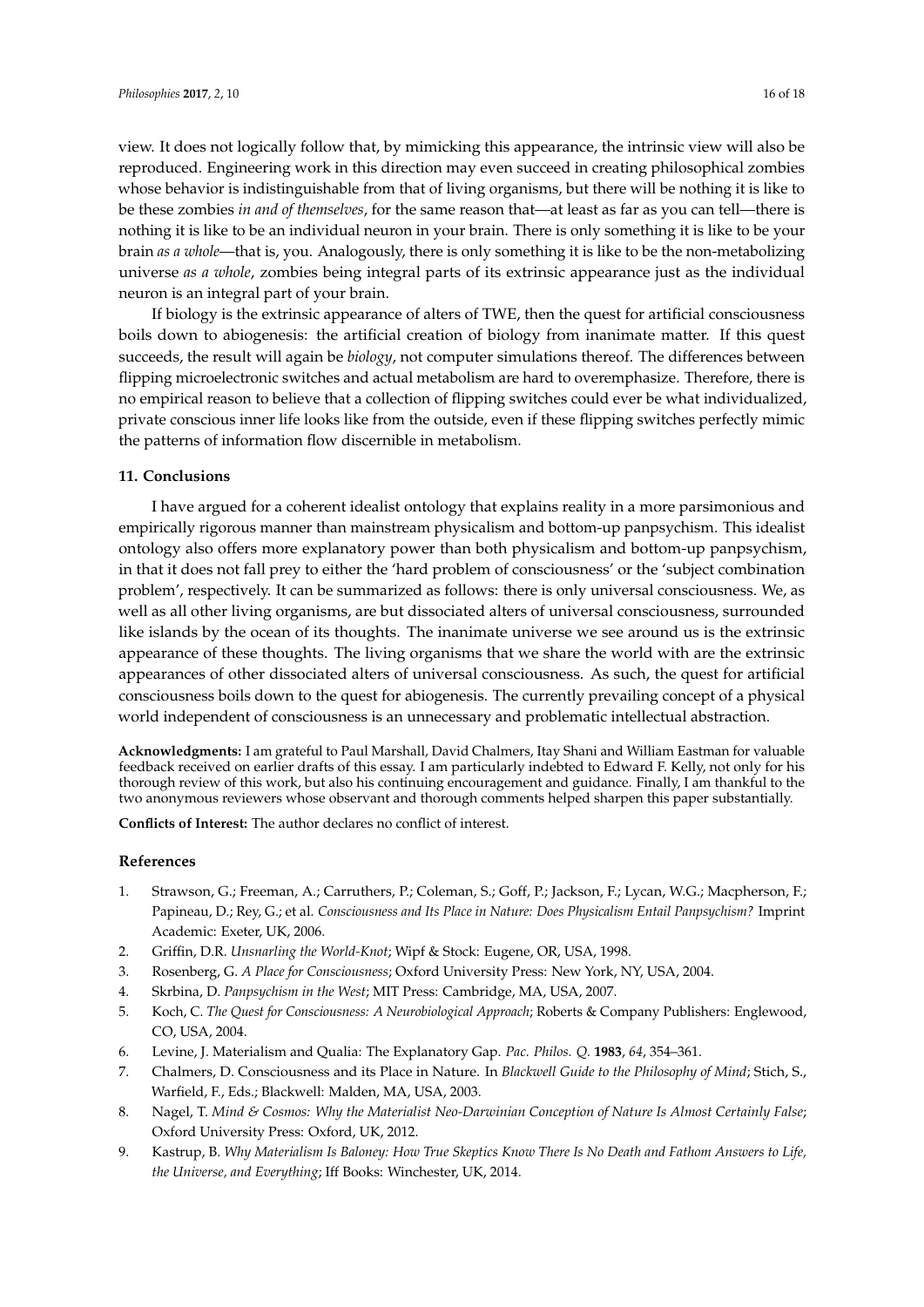- <span id="page-16-0"></span>10. Kastrup, B. *Brief Peeks beyond: Critical Essays on Metaphysics, Neuroscience, Free Will, Skepticism and Culture*; Iff Books: Winchester, UK, 2015.
- <span id="page-16-1"></span>11. Chalmers, D. The Combination Problem for Panpsychism. In *Panpsychism*; Jaskolla, L., Bruntrup, G., Eds.; Oxford University Press: Oxford, UK, 2016.
- <span id="page-16-27"></span>12. Goff, P. Why Panpsychism Doesn't Help Us Explain Consciousness. *Dialectica* **2009**, *63*, 289–311. [\[CrossRef\]](http://dx.doi.org/10.1111/j.1746-8361.2009.01196.x)
- <span id="page-16-2"></span>13. Coleman, S. The Real Combination Problem: Panpsychism, Micro-subjects, and Emergence. *Erkenntnis* **2014**, *79*, 19–44. [\[CrossRef\]](http://dx.doi.org/10.1007/s10670-013-9431-x)
- <span id="page-16-3"></span>14. Dennett, D. Explaining the 'Magic' of Consciousness. *J. Cult. Evol. Psychol.* **2003**, *1*, 7–19. [\[CrossRef\]](http://dx.doi.org/10.1556/JCEP.1.2003.1.2)
- <span id="page-16-4"></span>15. Krioukov, D.; Kitsak, M.; Sinkovits, R.S.; Rideout, D.; Meyer, D.; Boguñá, M. Network Cosmology. *Sci. Rep.* **2012**, *2*. [\[CrossRef\]](http://dx.doi.org/10.1038/srep00793) [\[PubMed\]](http://www.ncbi.nlm.nih.gov/pubmed/23162688)
- <span id="page-16-5"></span>16. Schaffer, J. Monism: The Priority of the Whole. *Philos. Rev.* **2010**, *119*, 31–76. [\[CrossRef\]](http://dx.doi.org/10.1215/00318108-2009-025)
- <span id="page-16-6"></span>17. Horgan, T.; Potrˇc, M. Blobjectivism and Indirect Correspondence. *Facta Philos.* **2000**, *2*, 249–270.
- <span id="page-16-7"></span>18. American Psychiatric Association. *Diagnostic and Statistical Manual of Mental Disorders*, 5th ed.; American Psychiatric Publishing: Washington, DC, USA, 2013.
- <span id="page-16-8"></span>19. Black, D.W.; Grant, J.E. *The Essential Companion to the Diagnostic and Statistical Manual of Mental Disorders*, 5th ed.; American Psychiatric Publishing: Washington, DC, USA, 2014.
- <span id="page-16-9"></span>20. Braude, S.E. *First Person Plural: Multiple Personality and the Philosophy of Mind*; Routledge: New York, NY, USA, 1995.
- <span id="page-16-10"></span>21. Kelly, E.F.; Kelly, E.W.; Crabtree, A.; Gauld, A.; Grosso, M.; Greyson, B. *Irreducible Mind: Toward a Psychology for the 21st Century*; Rowman & Littlefield: Lanham, MD, USA, 2009.
- <span id="page-16-11"></span>22. Strasburger, H.; Waldvogel, B. Sight and Blindness in the Same Person: Gating in the Visual System. *PsyCh J.* **2015**, *4*, 178–185. [\[CrossRef\]](http://dx.doi.org/10.1002/pchj.109) [\[PubMed\]](http://www.ncbi.nlm.nih.gov/pubmed/26468893)
- <span id="page-16-12"></span>23. Schlumpf, Y.R.; Reinders, A.A.T.S.; Nijenhuis, E.R.S.; Luechinger, R.; van Osch, M.J.P.; Jäncke, L. Dissociative Part-Dependent Resting-State Activity in Dissociative Identity Disorder: A Controlled fMRI Perfusion Study. *PLoS ONE* **2014**, *9*, e98795. [\[CrossRef\]](http://dx.doi.org/10.1371/journal.pone.0098795) [\[PubMed\]](http://www.ncbi.nlm.nih.gov/pubmed/24922512)
- <span id="page-16-13"></span>24. Kastrup, B. Self-Transcendence Correlates with Brain Function Impairment. *J. Cogn. Neuroethics* **2017**, *4*, 33–42.
- <span id="page-16-14"></span>25. Ford, B.J. The Secret Power of the Single Cell. *New Sci.* **2010**, *206*, 26–27. [\[CrossRef\]](http://dx.doi.org/10.1016/S0262-4079(10)61011-1)
- <span id="page-16-15"></span>26. Brenner, E.D. Plant Neurobiology: An Integrated View of Plant Signaling. *Trends Plant Sci.* **2006**, *11*, 413–419. [\[CrossRef\]](http://dx.doi.org/10.1016/j.tplants.2006.06.009) [\[PubMed\]](http://www.ncbi.nlm.nih.gov/pubmed/16843034)
- <span id="page-16-16"></span>27. Lynch, J.R.; Kilmartin, C. *Overcoming Masculine Depression: The Pain behind the Mask*; Routledge: New York, NY, USA, 2013.
- <span id="page-16-17"></span>28. Eagleman, D. *Incognito: The Secret Lives of the Brain*; Canongate: New York, NY, USA, 2011.
- <span id="page-16-18"></span>29. Hoffman, D. The Interface Theory of Perception: Natural Selection Drives True Perception to Swift Extinction. In *Object Categorization: Computer and Human Vision Perspectives*; Dickinson, S., Leonardis, A., Schiele, B., Tarr, M.J., Eds.; Cambridge University Press: Cambridge, UK, 2009.
- <span id="page-16-19"></span>30. Hoffman, D.; Singh, M. Computational Evolutionary Perception. *Perception* **2012**, *41*, 1073–1091. [\[CrossRef\]](http://dx.doi.org/10.1068/p7275) [\[PubMed\]](http://www.ncbi.nlm.nih.gov/pubmed/23409373)
- <span id="page-16-20"></span>31. Friston, K.; Sengupta, B.; Auletta, G. Cognitive Dynamics: From Attractors to Active Inference. *Proc. IEEE* **2014**, *102*, 427–445. [\[CrossRef\]](http://dx.doi.org/10.1109/JPROC.2014.2306251)
- <span id="page-16-21"></span>32. Kastrup, B. On the Plausibility of Idealism: Refuting Criticisms. *Disput. Int. J. Philos.* in press.
- <span id="page-16-22"></span>33. Libet, B. Unconscious Cerebral Initiative and the Role of Conscious Will in Voluntary Action. *Behav. Brain Sci.* **1985**, *8*, 529–566. [\[CrossRef\]](http://dx.doi.org/10.1017/S0140525X00044903)
- <span id="page-16-23"></span>34. Westen, D. The Scientific Status of Unconscious Processes: Is Freud Really Dead? *J. Am. Psychoanal. Assoc.* **1999**, *47*, 1061–1106. [\[CrossRef\]](http://dx.doi.org/10.1177/000306519904700404) [\[PubMed\]](http://www.ncbi.nlm.nih.gov/pubmed/10650551)
- 35. Hassin, R.; Ulleman, J.; Bargh, J. (Eds.) *The New Unconscious*; Oxford University Press: New York, NY, USA, 2005.
- <span id="page-16-24"></span>36. Augusto, L.M. Unconscious Knowledge: A Survey. *Adv. Cogn. Psychol.* **2010**, *6*, 116–141. [\[CrossRef\]](http://dx.doi.org/10.2478/v10053-008-0081-5) [\[PubMed\]](http://www.ncbi.nlm.nih.gov/pubmed/21814538)
- <span id="page-16-25"></span>37. Schooler, J.W. Re-representing Consciousness: Dissociations between Experience and Meta-consciousness. *Trends Cogn. Sci.* **2002**, *6*, 339–344. [\[CrossRef\]](http://dx.doi.org/10.1016/S1364-6613(02)01949-6)
- <span id="page-16-26"></span>38. Nixon, G.M. From Panexperientialism to Conscious Experience: The Continuum of Experience. *J. Conscious. Explor. Res.* **2010**, *1*, 216–233.